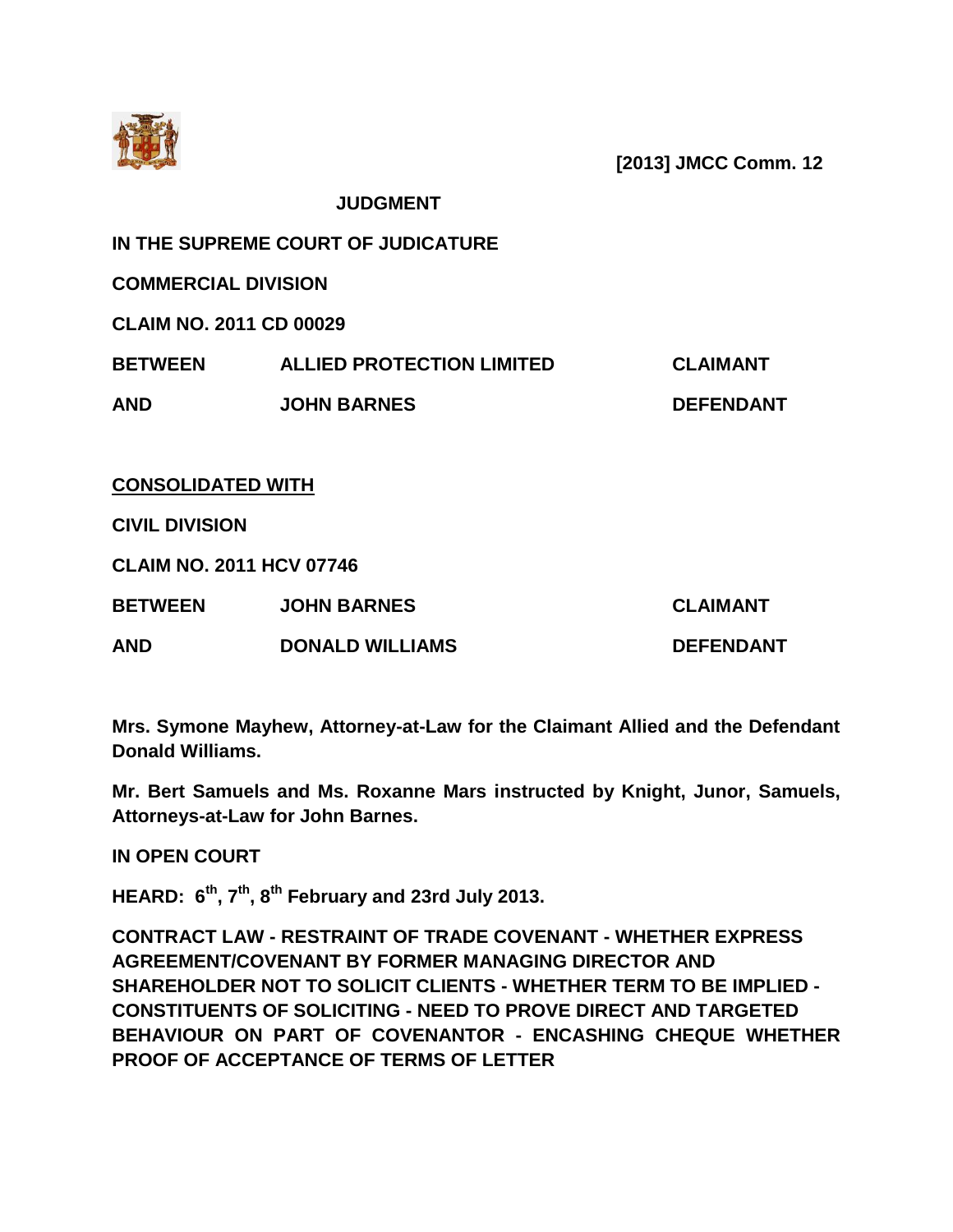#### **Mangatal J:**

[1]` This proceeding is a consolidation of two claims, Claim No. 2011CD00029 and Claim. No.2011HCV07746. It involves persons engaged in the security services industry and unfortunately, represents a contest and falling out between persons who had for decades been close friends and colleagues.

[2] Allied Protection Limited ("Allied") is a limited liability company incorporated under the laws of Jamaica. The company is in the business of providing security service to individuals and companies throughout the island. Mr. John Barnes is a former shareholder and former Managing Director of Allied. Mr. Donald Williams is the Chairman and the majority shareholder of Allied.

#### **Allied's Claim**

[3] The first claim surrounds an alleged breach of a separation agreement which Allied claims to have been entered into between itself and Mr. Barnes. By letter dated January 6 2011, Mr. Barnes tendered his resignation from his position as Managing Director of Allied effective March 31<sup>st</sup> 2011. Mr. Barnes first became associated with Allied's predecessor Allied Protection Systems and Services Limited as a shareholder, Director and General Manager in or about 1991. Mr. Williams and Mr. Barnes had however met each other and worked together many years before that. Mr. Barnes had 20% of the shares in the predecessor company. Mr. Williams and Mr. Barnes were close friends for many years and so too were their immediate families. That company merged with United Protection Limited in or about 2002 and the merged entity became Allied. Mr Barnes was made Managing Director and by agreement his share ownership in the new entity Allied was 9 %. This shareholding percentage was described by Mr. Barnes in his witness statement as being essentially proportionate to his 20% shareholding in the predecessor company. Allied avers that in his resignation letter, Mr. Barnes offered to sell his shares in Allied. Allied further states, that Mr. Williams on behalf of Allied, negotiated the purchase of Mr. Barnes' shares. In its Amended Particulars of Claim, Allied claims that the parties negotiated and agreed a separation agreement with the following terms: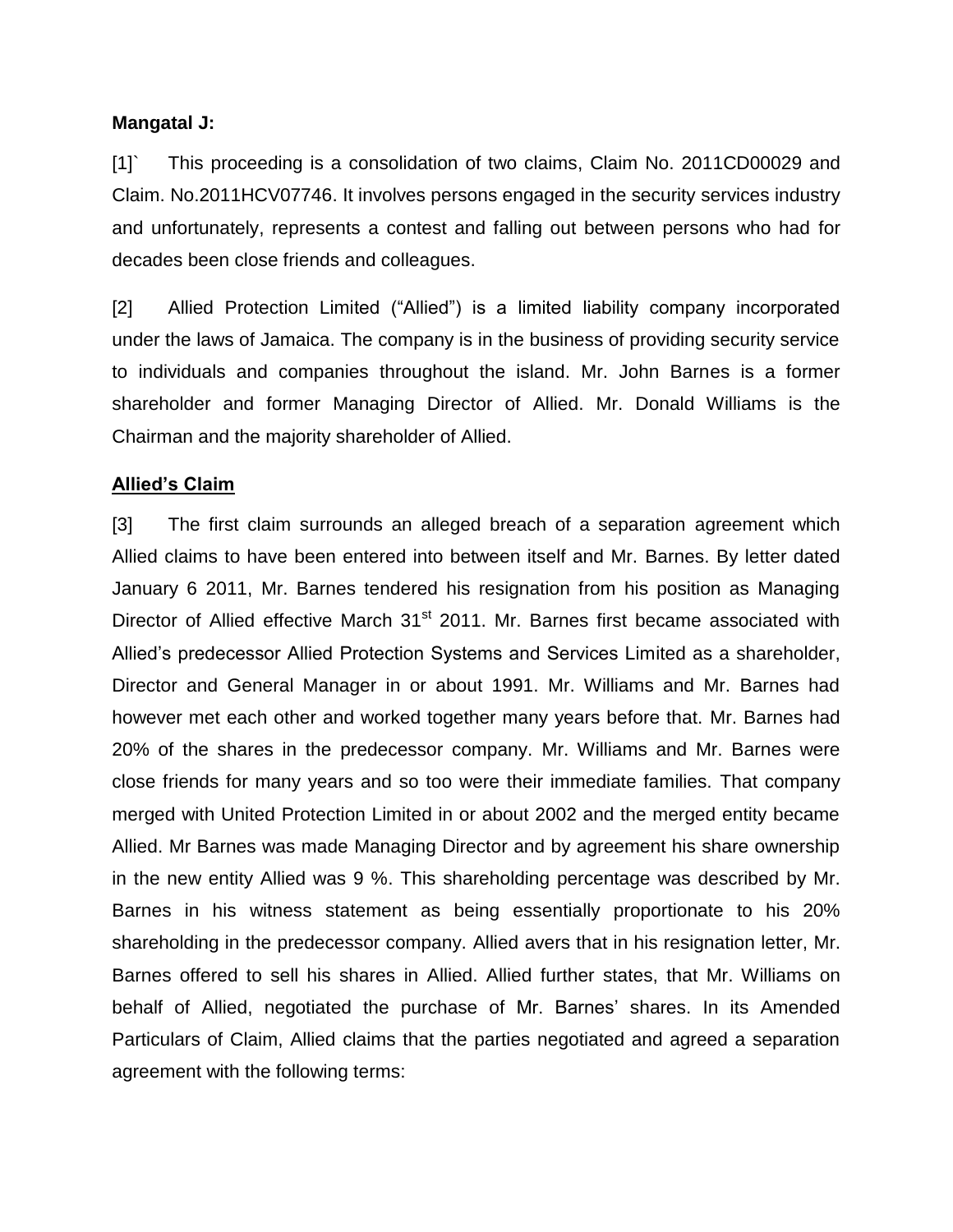- *a. The purchase of Mr. Barnes's shareholding by Allied for the sum of \$10,000,000.00*
- *b. The withholding of the sum of \$ 2 Million from the \$10,000,000.00 aforesaid as a protection from loss of accounts over the 12 months following the Defendant's resignation, which if payable would be paid in increments of \$ 500,000.00.*
- *c. The payment of \$ 2 million as gratuity.*
- *d. A payment of \$ 5 million to facilitate the transfer of firearm licences from the Defendant to another director of the Claimant.*

[4] Allied further asserts that in consideration of the foregoing terms, Mr. Barnes agreed not to solicit or attempt to obtain any of the company's contracts by direct or indirect approach within the period of twelve months from April 1, 2011 to May 1, 2012. According to Allied, a letter dated March 14, 2011 written on its behalf by Mr. Williams is evidence of the terms of the separation agreement agreed between the parties. In any event, it was Allied's case that it was an implied term of the agreement for the sale of Mr. Barnes shares that he would not do anything to undermine the value of the shares or the Claimant's business for a reasonable period following the sale of the shares.

[5] In its pleadings Allied claims that it made the aforesaid payments as agreed between the parties and that the payments were accepted by Mr. Barnes without reservation or protest.

[6] According to Allied, after Mr. Barnes demitted office on March 31, 2011, he became employed with another security company Securi Pro Limited, which in Allied's estimation is its direct competitor. Mr. Barnes' brother Winston Barnes is the principal of Securi Pro.

[7] Allied contends that Mr. Barnes breached the agreement between himself and the company as he was taking direct and indirect steps to solicit Allied's clients for Securi Pro within days of his separation from it. The particulars of breach which Mr. Barnes was allegedly guilty of are: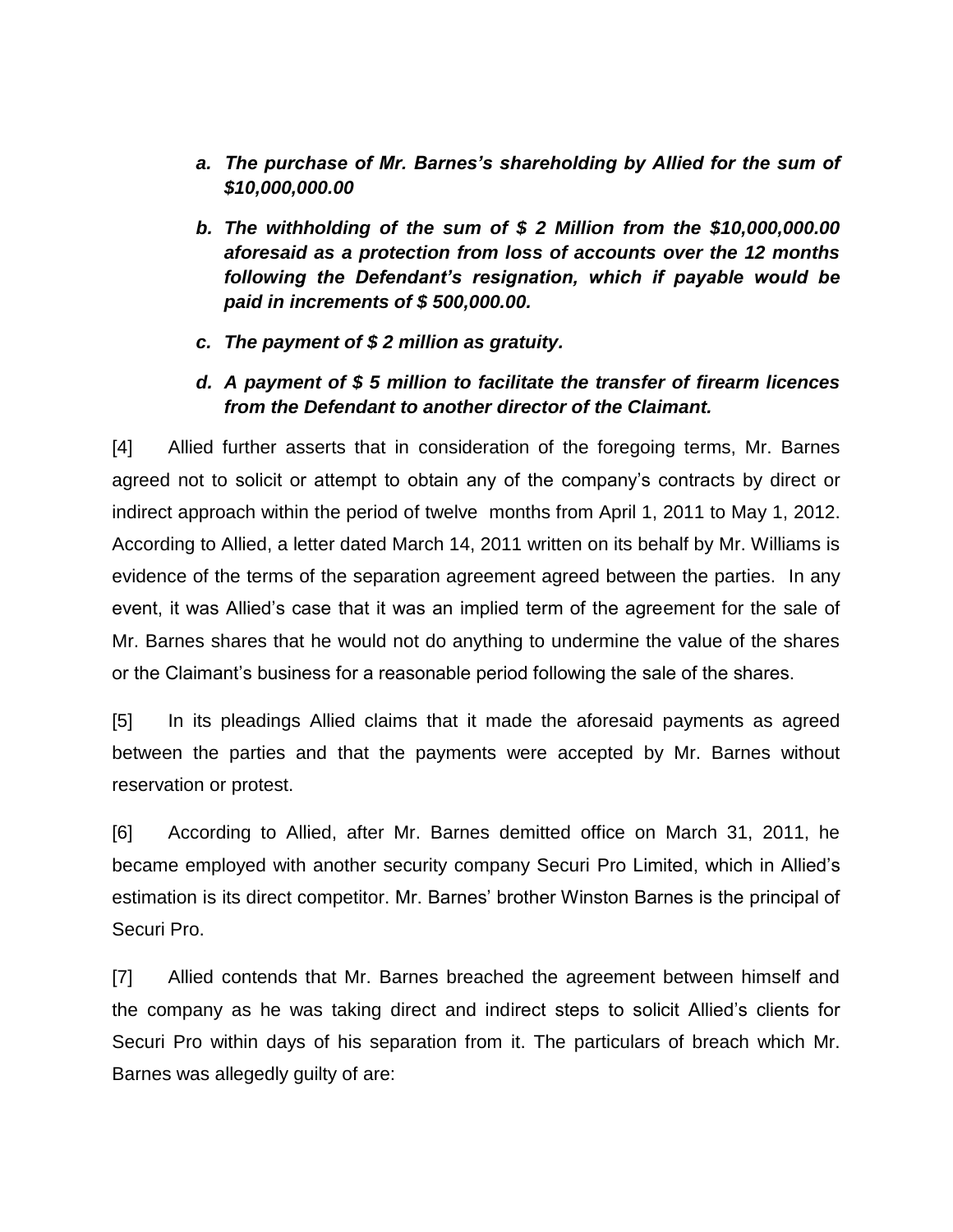- *e. Directly attending on clients of Allied to solicit their business and/or to encourage them to terminate their agreements with Allied and to enter into contracts/arrangements for private security services with Securi Pro;*
- *f. Encouraging and soliciting security guards and other personnel attached to Allied to separate from Allied and to enter into contracts for services with Securi Pro which Mr. Barnes knows is likely to have a direct effect on the Claimant's contracts with the clients to whom the guards are presently assigned.*

[8] Allied in its Amended Particulars of Claim contends that it was as a result of Mr. Barnes' breach that it has issued this claim and that Allied has suffered damage since over the period April 1, 2011 to March 31, 2012, Allied lost several contracts to Securipro Limited, the annual value of which is \$31,745,558.96. Allied claims:

> a. A declaration that the Defendant is in breach of terms of the separation agreement with the Claimant.

- b. Damages for breach of contract.
- c. Interest on damages pursuant to the Law Reform (Miscellaneous Provisions Act).
- d. Costs.
- e. Further or other relief.

As it turns out, at the trial, Allied abandoned its special damages claim in the sum of \$31,745,558.96 as Mrs. Mayhew, Counsel for Allied after questions from the Court, and objections from Mr. Samuels, properly conceded that it was not able to meet the evidential requirements with regards to proof of this aspect of the claim. The claim is now therefore for general damages. It was argued by Mrs. Mayhew that this would not be limited to the \$2,000,000.00 withheld, as this sum did not represent liquidated damages.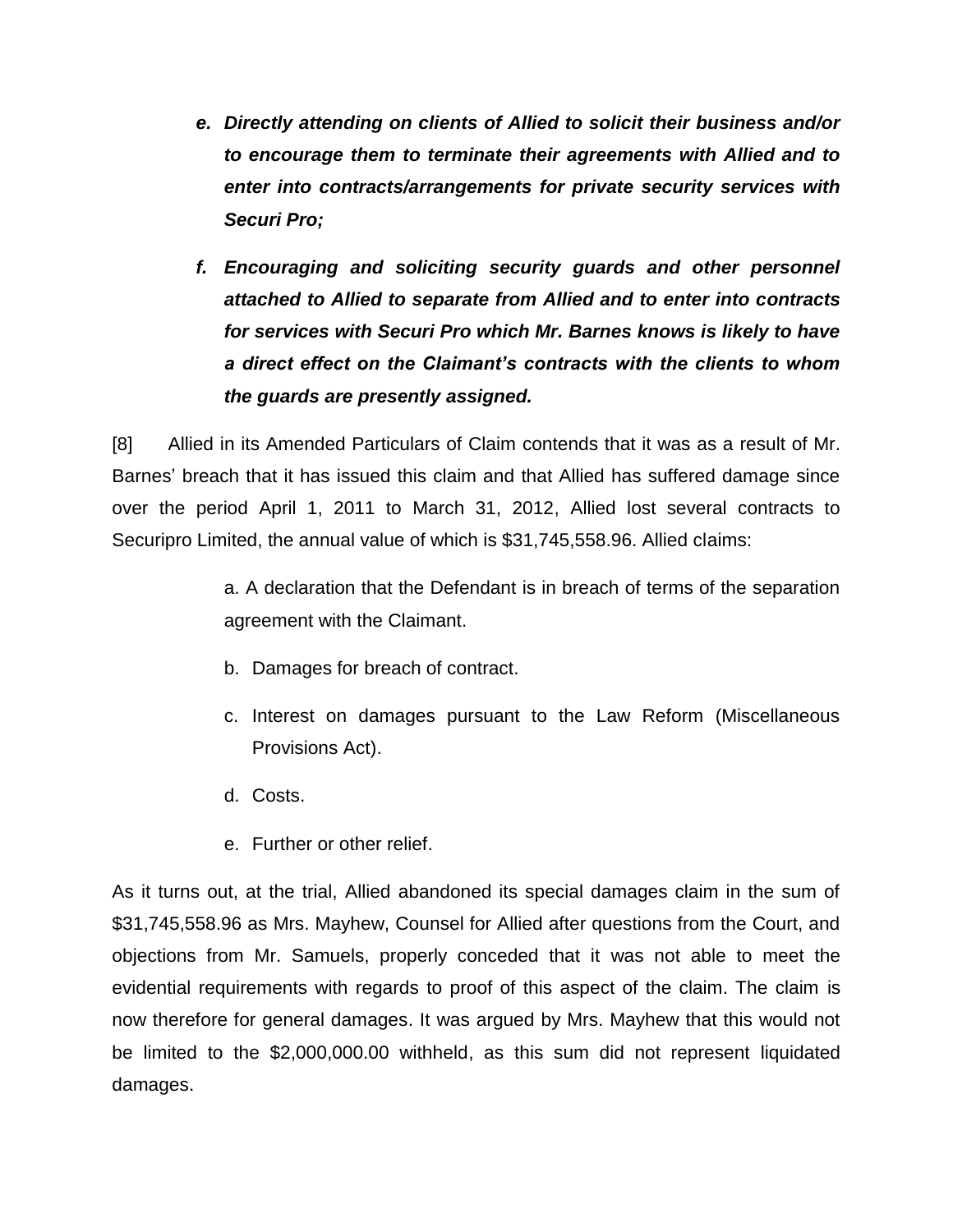#### **Mr. Barnes' Defence**

[9] In an Amended Defence filed on behalf of Mr. Barnes, dated June 06, 2012, it was denied by Mr Barnes that there was ever any separation agreement between himself and Allied. Mr. Barnes avers that the only agreement was that made by Mr. Williams and himself for the purchase of his shares, and there was no agreement between himself and Allied. The agreement for the purchase of his shares he contends was an oral agreement. He did admit that the parties, i.e. himself and Mr. Williams, agreed to a purchase price of \$ 10,000,000.00 for the shares, but denies agreeing to any terms to govern the sale. It is Mr. Barnes' position that he did not agree not to solicit any clients of Allied. Nor did he agree to the withholding of the sum of \$2,000,000.00 in the event of any significant loss of contracts/loss of accounts. Mr. Barnes dismissed the March 14<sup>th</sup> letter as being evidence of any agreement and regarded it as a unilateral decision by Mr. Barnes to not pay him \$ 2,000,000.00. Indeed, in his amended Defence, that letter is described as being a sham. Mr. Barnes also in any event denies Allied's assertion that he solicited business from its customers or that he encouraged them to terminate their agreements. He also denies that he encouraged or solicited Allied's guards to leave and to offer their services to Securi Pro.

#### **Mr. Barnes' Claim**

[10] Subsequent to the filing of the Claim by Allied, Mr. Barnes by way of a Claim Form filed December  $8<sup>th</sup>$ , 2011 brought his own claim against Mr. Williams to recover the sum of \$ 2,000,000, the alleged shortfall in the price of the shares. Mr. Barnes is also seeking damages for breach of contract and interest at a commercial rate.

[11] In this suit, Mr. Barnes repeated his assertion that he and Mr. Williams orally agreed on January 7, 2011 to enter into an agreement for the sale of his shares for \$ 10,000,000.00. In furtherance of this agreement, he transferred the shares to Mr. Williams' Daughter, Tamika Williams on or about February/ March 2011. Mr. Barnes avers that on March  $14<sup>th</sup>$ , 2011 he received part payment for the cost of the shares by way of two cheques: one cheque for \$7, 533,000.00 and a second cheque for \$ 467,000.00 which totaled \$8,000,000, leaving the balance of \$2,000,000.00. Barnes claims that by letter dated April  $4<sup>th</sup>$ , 2011, a written demand for payment of the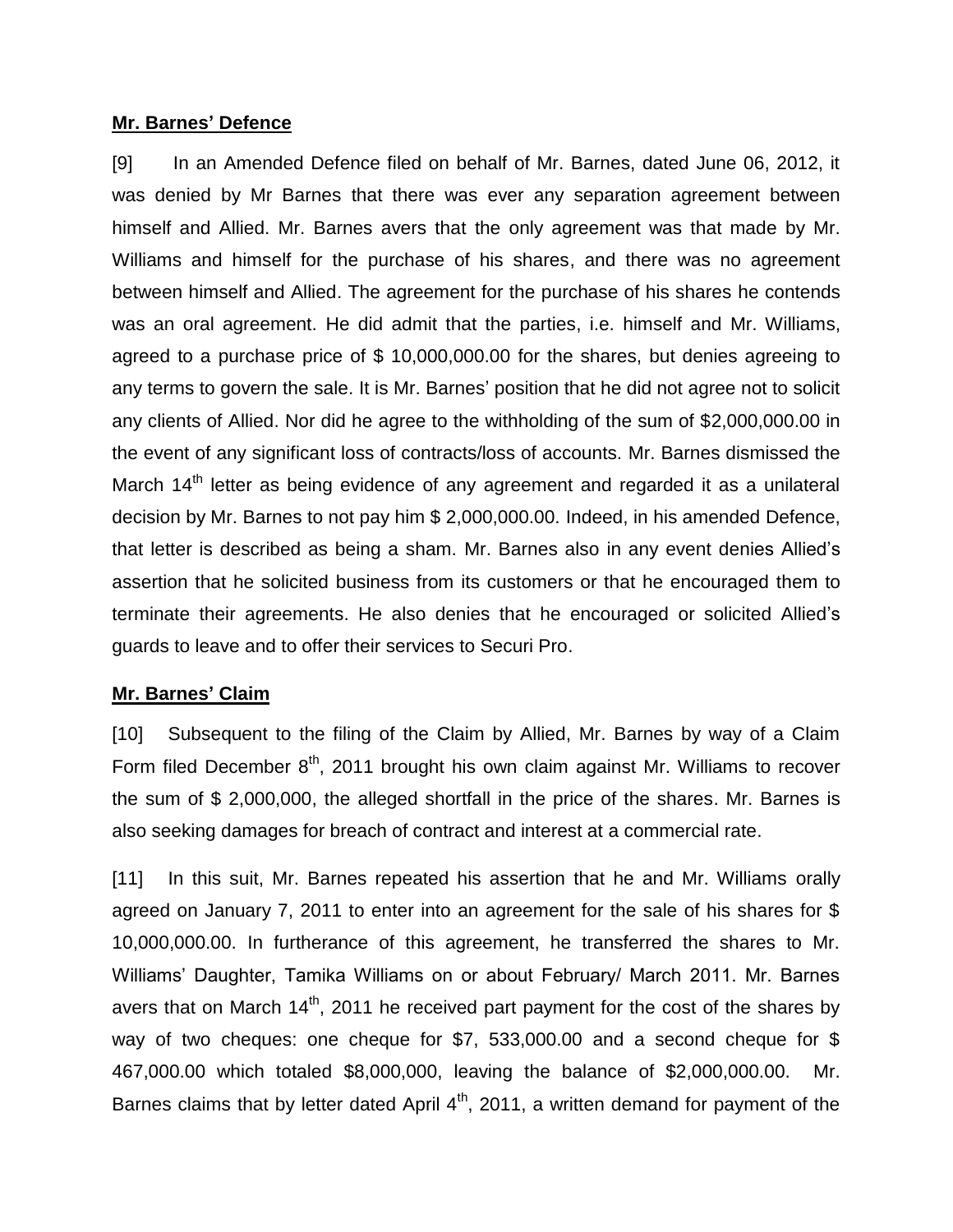remaining balance of the purchase price of \$2,000,000 was made of Mr. Williams. Mr. Barnes alleges that Mr. Williams did not satisfy the demand and continues to be in breach of the agreement.

#### **Mr. Williams' Defence**

[12] Mr. Donald Williams disputed the claim brought by Mr. Barnes on the same grounds on which Allied's rests its case. Mr. Williams contends that it was in his capacity as chairman of the company that he negotiated an agreement with Mr. Barnes for the company to purchase Mr. Barnes' shares for the sum of \$10,000,000.00. He also avers that the payments totalling \$8,000,000.00 were made by the company. Mr. Williams reiterated that the parties negotiated the retention of \$2,000,000 from the purchase price, and that Mr. Barnes would not solicit or attempt to obtain any of the contracts held by Allied for a period of 12 months commencing April 1, 2011. Mr. Williams asserted that it would in any event have been an implied term of the agreement for the sale of shares, that Mr. Barnes would not solicit Allied's clients for a reasonable period after the sale of his shares. Mr. Williams denies receiving a written demand from Mr. Barnes for the \$2,000,000, as it was his case that the demand was made of Tamika Williams.

### **The Proceedings**

[13] The trial of both these claims took place between the  $6<sup>th</sup>$  - 8th of February 2013. Mr. Rudolph Davis, a director and shareholder of Allied, Mr. Donald Williams and Mr. Hartman Fletcher were called by Allied to give evidence on its behalf. Mr. John Barnes gave evidence in relation to the consolidated claims. The parties had prior to the trial filed skeleton arguments and submitted a number of authorities. After all of the evidence was completed, I ordered that Allied and Mr. Donald Williams, file and serve written closing submissions and any further authorities to be relied upon by the 1<sup>st</sup> March 2013. Mr. Barnes was ordered to file closing submissions and authorities by the  $8<sup>th</sup>$  March 2013. Mrs. Mayhew was then given until  $15<sup>th</sup>$  March 2013 to file and serve a reply, if so advised, limited to the authorities and points of law raised by Mr. Samuels. These submissions and authorities were duly filed by Counsel and I wish to express my appreciation of the clarity and comprehensiveness of these submissions.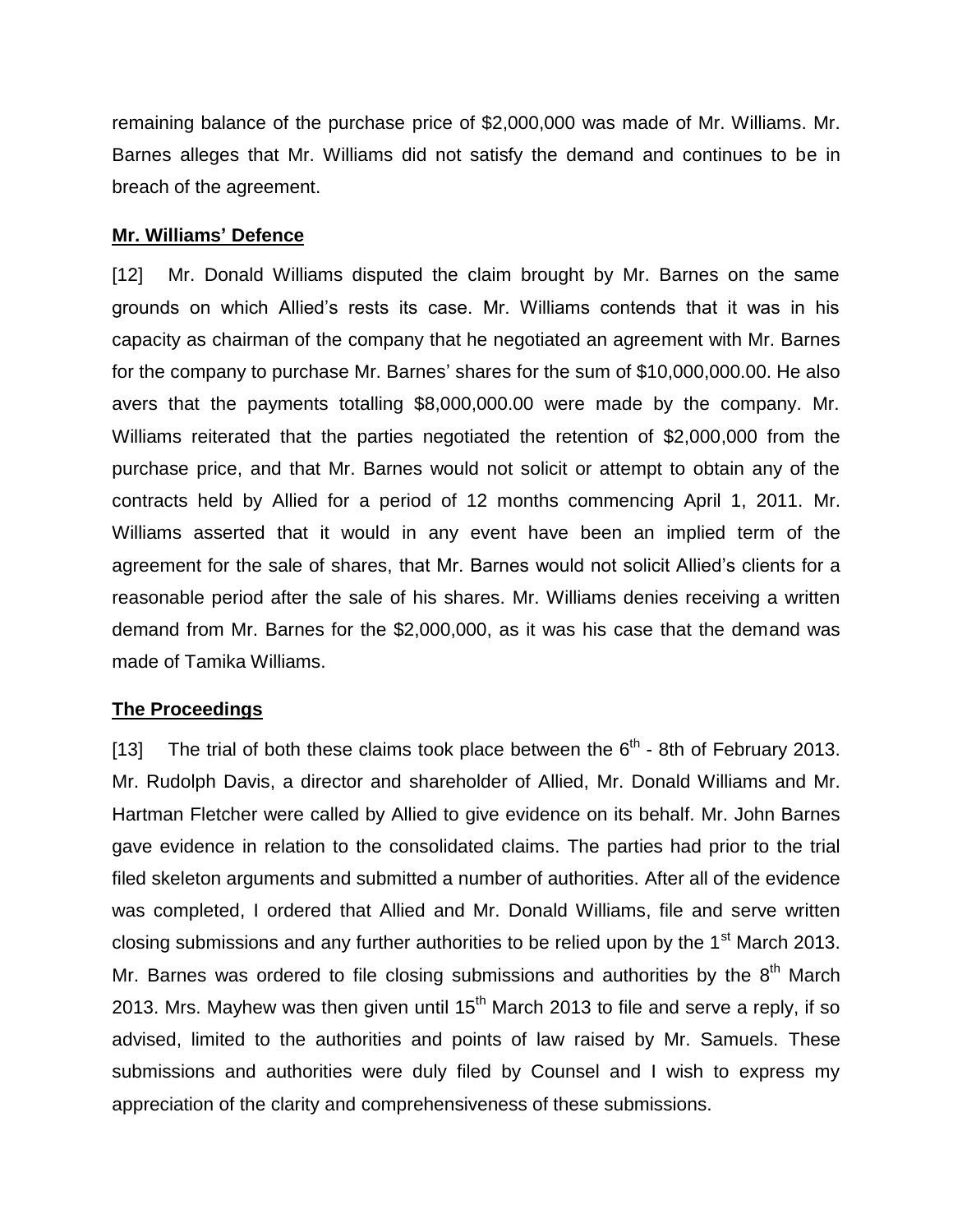### **Resolution of the Issues**

[14] One of the striking features of this case is that it highlights the consequences when parties decide to enter into negotiations without the benefit of legal advice. Now the parties find themselves having to resort to the Courts, which may perhaps have been averted if proper formal legal advice was sought. The following are the issues which now have to be resolved:

- a. Who were the parties to the agreement to purchase Mr. Barnes' shares in Allied?
- b. What were the terms of the agreement between the parties consequent on Mr. Barnes' separation from Allied? In particular,
	- i. Was it expressly agreed that Mr. Barnes would not solicit the clients of Allied?
	- ii. Did the letter of March 14, 2011 evidence the terms agreed between the relevant parties?
	- iii. Was it expressly agreed that the sum of \$2 million would be withheld from the price of the shares as protection from loss of contracts?
- c. If there was an agreement/covenant not to solicit, is it enforceable?
- d. In the absence of an express agreement/covenant not to solicit, was it an implied term of the agreement relating to the sale of his shares, that Mr. Barnes would not solicit the clients of Allied?
- e. Whether any party breached any of the terms agreed?
- f. If there was a breach, what if any remedy is available to the "innocent: party"?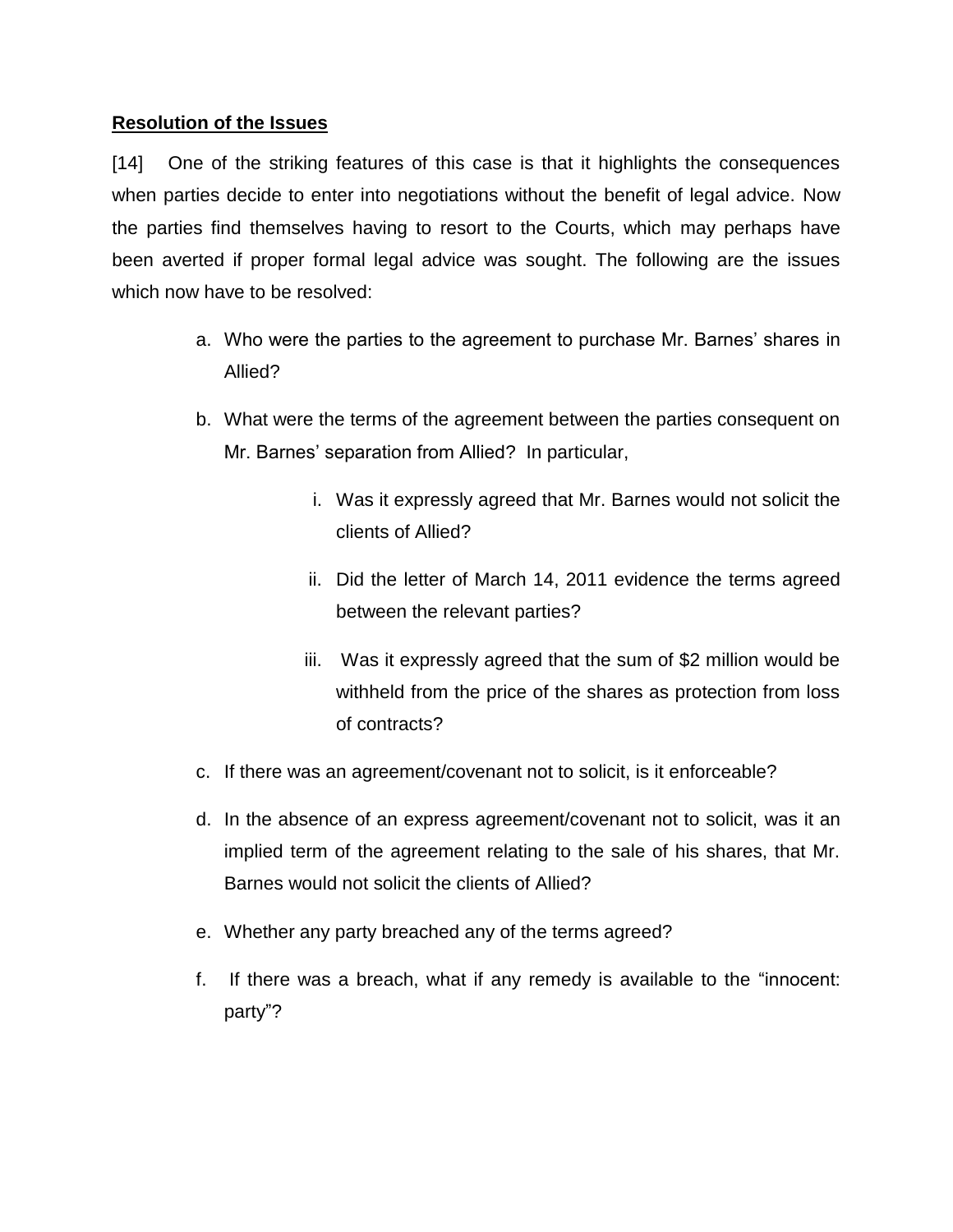#### **a. Who were the parties to the agreement to purchase Mr. Barnes' shares?**

[15] In Mr. Williams' witness statement he indicated that Mr. Barnes in his resignation letter dated January  $6<sup>th</sup>$ , 2011, offered his shares in Allied for purchase to, him Mr. Williams as Chairman or anyone else who was interested. According to Mr. Williams, he entered into negotiations for the purchase of the shares on behalf of Allied. This would suggest that it was Allied that was actually purchasing the shares from Mr. Barnes. However, in my view, the evidence does not support the drawing of such a conclusion. It is undisputed that when Mr. Barnes was ready to transfer the shares, he was directed by Mr. Williams to transfer his shares to Tamika Williams, the daughter of Mr. Williams. Neither Mr. Williams nor Mr. Barnes gave any evidence that Tamika Williams was to be a nominee for the Company and that she was holding the shares on account of that. Nor was this indicated on the share transfer form. Mr. Barnes in his witness statement said that the sum of \$8,000,000 was paid via a personal cheque drawn on the personal account of Karen and Donald Williams and a manager's cheque. Mrs. Mayhew in her cross-examination of Mr. Barnes seems to be suggesting that perhaps this amount was a loan to Allied, as the purchase of Mr. Barnes shares would have arisen after Allied would have made its budget. Mr. Barnes however dismissed this suggestion. I am not satisfied that the \$8 Million represents a loan to the company. There is no reference to it being so in the pleadings of Allied or of Mr. Williams, nor in Mr. Williams' witness statement. One would have expected such matters to have been expressly pleaded and or stated as part of the facts relied upon by Allied and Mr. Williams.

[16] For Allied to have resolved and authorized Mr. Williams to act on its behalf in the purchase of its shares from Mr. Barnes, there would have to have been some kind of decision taken by the Board of Directors to do so. There was no reference to such authority given by the Board in either Mr. Williams' or Mr. Rudolph Davis' respective witness statements.

[17] Section 58(4) of the Companies Act 2004 provides that where a Company wishes to make payments for the purchase of its own shares, the Directors of the company must file a statutory declaration setting out certain information. Section 60 of the Companies Act also requires notice of the Company's purchase of its own shares to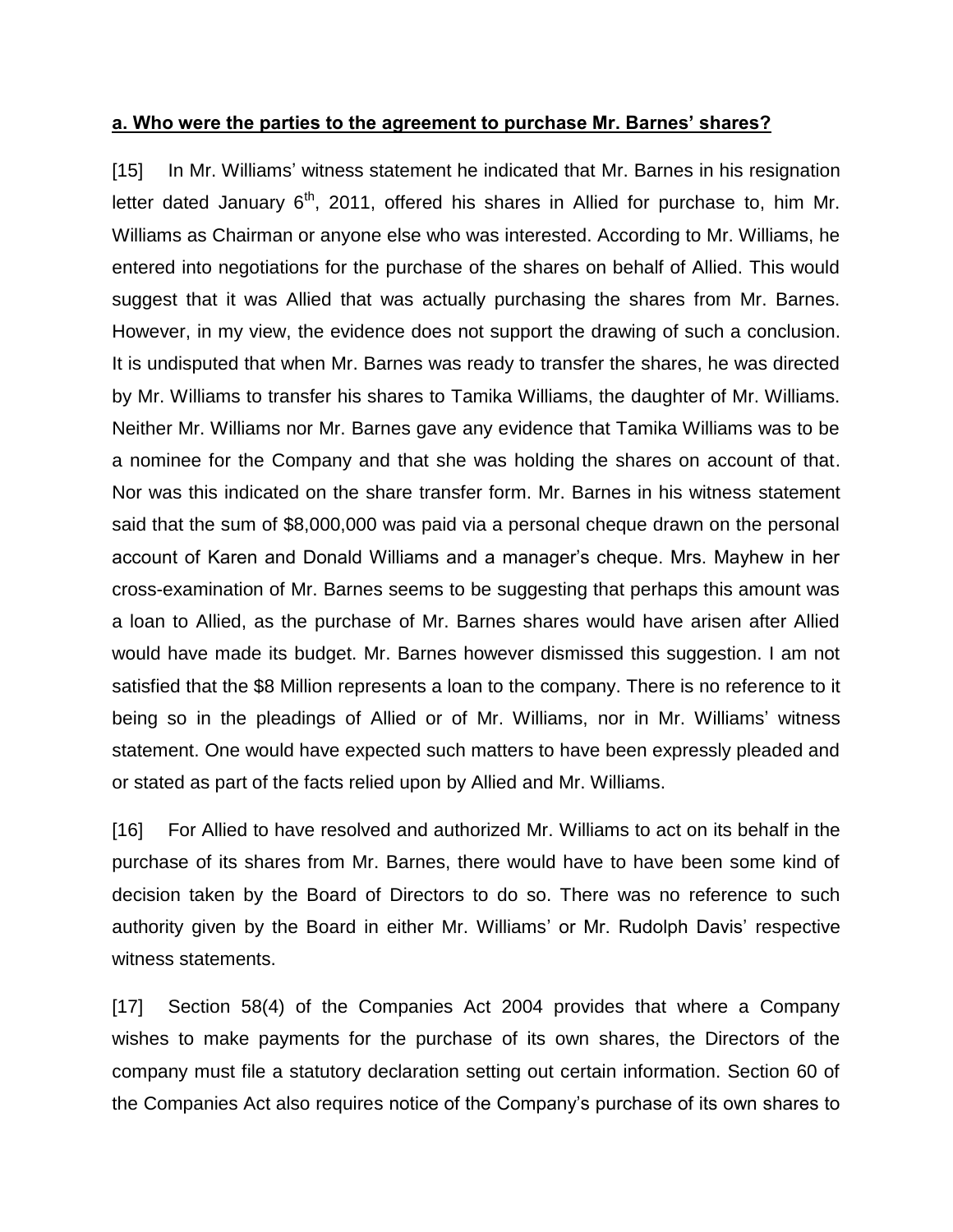be sent to shareholders. There was also no evidence that Mr. Barnes shares were nonassignable or that the company was obliged to purchase Mr. Barnes' shares as dealt with in section 59 of the Companies Act. Neither a declaration from the directors nor a notice to the shareholder was tendered into evidence to validate or provide support for Mr. Williams' contention that he acted on behalf of the company in purchasing Mr. Barnes' shares.

[18] On a balance of probabilities, the evidence in my judgment suggests that Mr. Williams and Mr. Barnes entered into an agreement to purchase the shares of Mr. Barnes. This was a private contract between the two men and not one that was made or negotiated by Mr. Williams on behalf of Allied. Even though in Allied's pleadings, it was being asserted that there was a separation agreement that was concluded between the parties, if there was any separation agreement between Allied and Mr. Barnes, that would have been an entirely different matter from the agreement between Mr. Williams and Mr. Barnes' to purchase Mr. Barnes' shares.

# **b.(i) What were the terms of the agreement between the parties consequent on Mr. Barnes' separation from Allied? Was it expressly agreed that Mr. Barnes would not solicit the clients of Allied? Did Mr. Williams and Mr. Barnes agree to any term regarding the purchase of Mr. Barnes' shares?**

[19] It is Mr. Barnes' case that he and Mr. Williams agreed to a purchase of his shares without any conditions or terms. It is also Mr. Barnes' case that there was no separation agreement between himself and Allied. Mr. Williams in his witness statement indicated that he was concerned that after Mr. Barnes left he would immediately begin to solicit Allied's clients or compete directly with Allied. Mr. Williams said that this was of particular concern to him, in light of Mr. Barnes offering his shares for sale. He further stated that if Mr. Barnes was allowed to solicit Allied's clients, it would be tantamount to him selling one thing today and taking it back the next day, which in his view would be unfair. In purchasing the shares, Mr.Williams claims that he wanted to make sure that the value of the shares was maintained and that nothing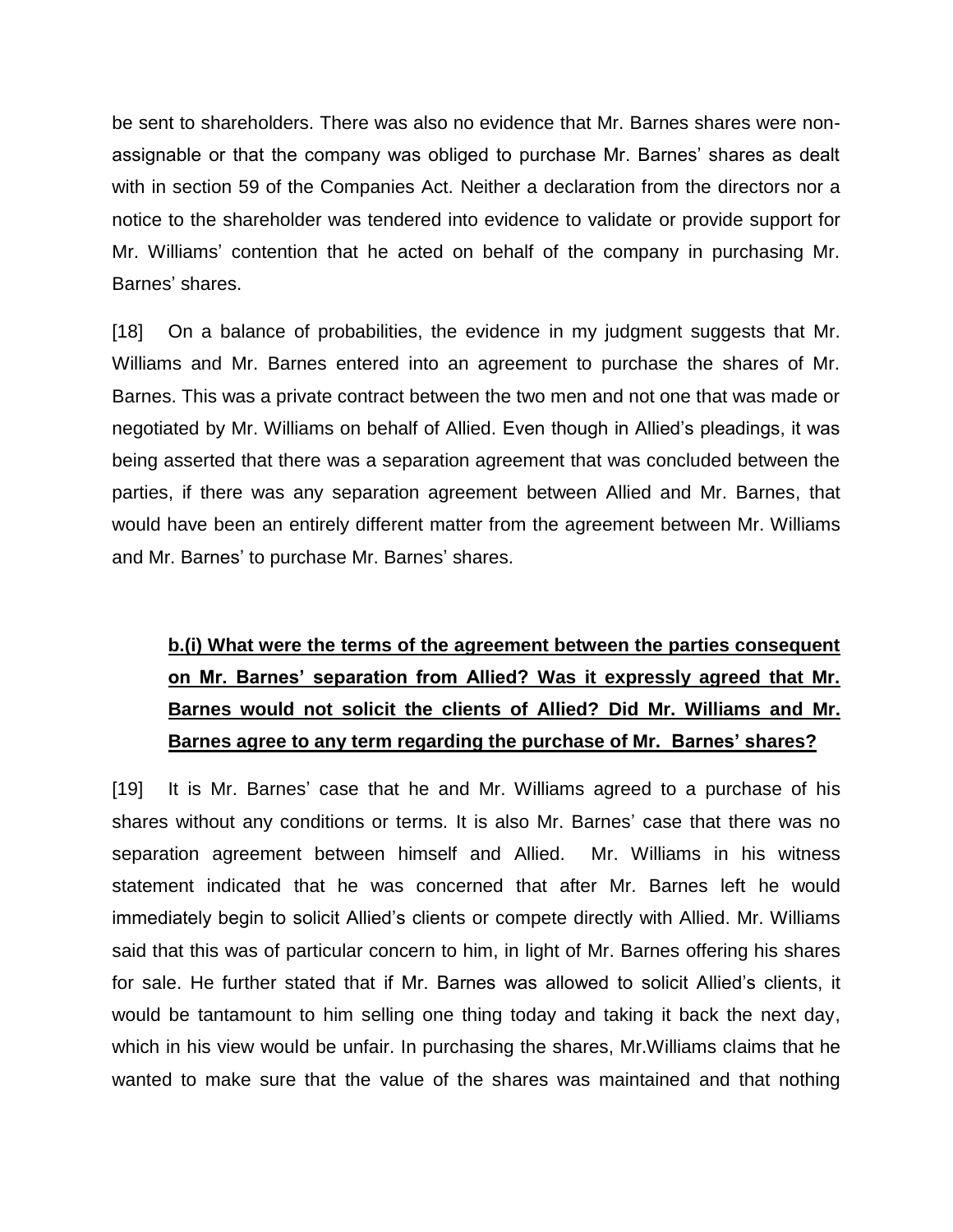would be done by Mr. Barnes to affect this. According to Mr. Williams' *viva voce* evidence, "*it is the practise of the industry and everywhere else that when you sell a product to someone, you expect to benefit before that person can reclaim it*."

[20] The issue of the non-solicitation of Allied's clients was a very important issue, according to Mr. Williams. At paragraph 21 of his Witness Statement Mr. Williams in his evidence stated that he was concerned that after leaving Allied, Mr. Barnes would solicit Allied's clients, given that he had a senior position in Allied and was a shareholder. Further, that Mr. Barnes was well acquainted with Allied's customers and trade connections. Mr. Williams continues that "I expressed my concern to him openly and he advised that he was not going into the security industry because he was tired of it and needed a break so I need not worry." Mr. Williams in cross-examination said that Mr. Barnes repeated these same sentiments at the farewell function that was held for him. Mr. Williams conceded to Counsel that he did not mention this in his witness statement although it could be a big part of his case that Mr. Barnes said he would be taking a break from the security business. Then Mr. Williams also claimed that when Mr. Barnes went to work with Securi Pro that would also be in breach of what they had verbally agreed, although he did not mention this in the March 14 letter. Mr. Davis, a Director and shareholder in Allied also in his witness statement and cross-examination stated that Mr. Barnes told him during a discussion after his resignation that he would be taking a three month break after he left Allied and that he did not intend to go back into the security industry.

[21] I found Mr. Hartman Fletcher to be a credible and forthright witness. He is a Zone Manager employed to Allied. He told the Court that he felt very uncomfortable being in Court given his relationship with Mr. Williams and Mr. Barnes. He met Mr. Williams from as far back as 1969 when he joined the army, in his words, "at the age of 18 years old. Mr. Williams was my instructor so he helped to develop who I am today, and of course he is my employer for the past fourteen years plus". He stated that he met Mr. Barnes when he joined Allied in 1998 and both of them and their respective families are close friends. His evidence was that Mr. Barnes told him that after leaving Allied, he would take some time off, take some rest and evaluate the situation before he made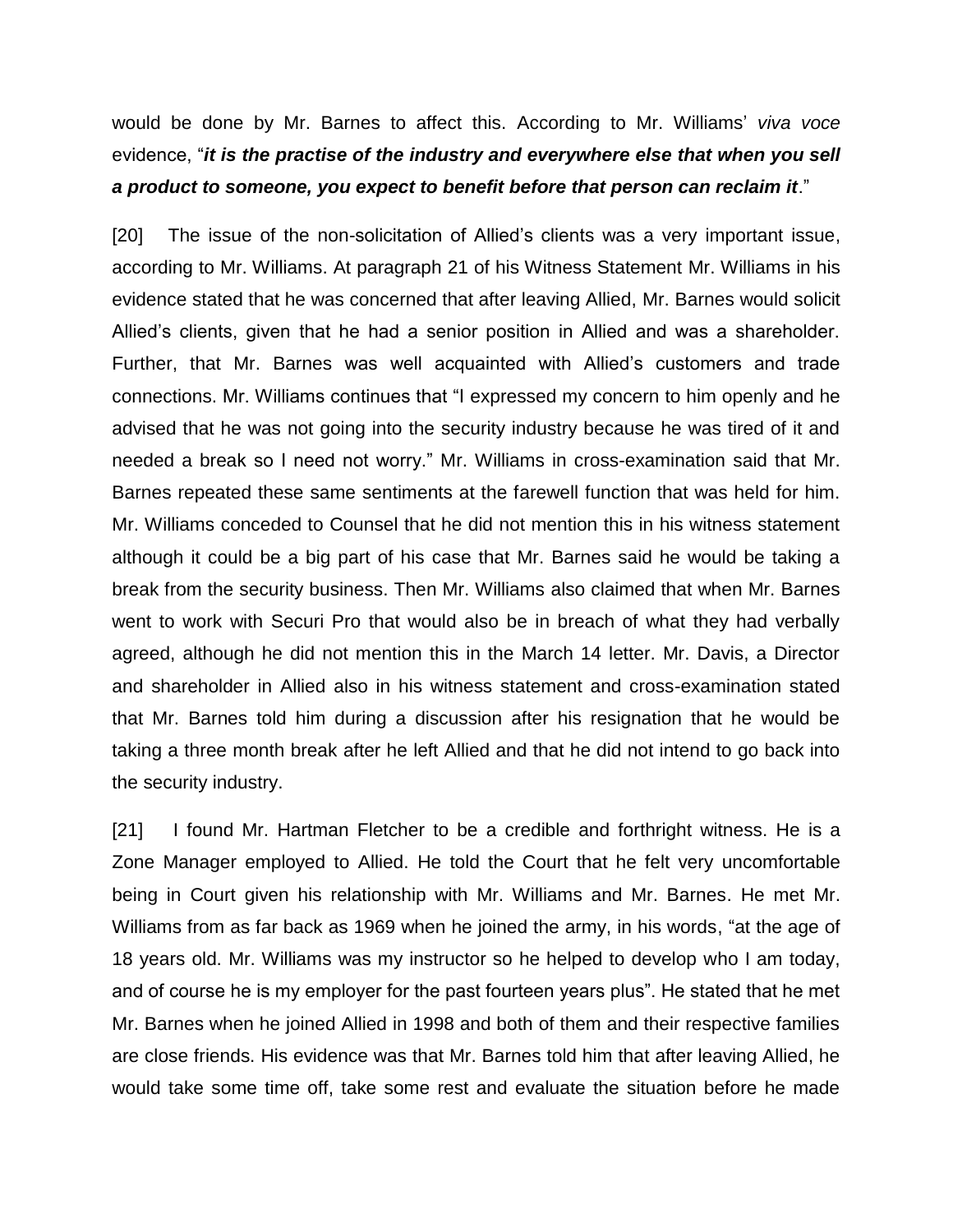any decision on what he was going to do. He also stated that Mr. Barnes repeated these intentions as to his future activities at a farewell function that Mr. Fletcher attended.

[22] Mr. Barnes however, on being cross-examined, indicated that he did not tell the audience at the function that he was not going back into the security industry, but told them only that he was going to take a break.

[23] In the recent decision of Brown Q.C., sitting as a deputy judge of the English Queen's Bench Division, **Baldwins( Ashby) Ltd. v. Maidstone** [2011] EWHC B12, cited by Mrs. Mayhew, the court had to consider, as I do in the present case, the issues of credibility, truthfulness and bona fides in order to resolve some of the main issues joined. At paragraph 45, the learned judge made observations which I have found useful. He stated:

*45. Where does the truth lie here as to the Defendant's intentions? Where there are discrepancies between witness evidence and between it and contemporaneous documentation, courts follow the classic guidance provided in the dissenting speech of Lord Pearce in the House of Lords in Onassis v. Vergottis [1968] 2 Lloyds Rep 403 at p 431:*

*"Credibility' involves wider problems than mere 'demeanour' which is mostly concerned with whether the witness appears to be telling the truth as he now believes to be. Credibility covers the following problems. First, is the witness a truthful or untruthful person? Secondly, is he, though a truthful person telling something less than the truth on this issue, or though an untruthful person, telling the truth on this issue? Thirdly, though he is a truthful person telling the truth as he sees it, did he register the intentions of the conversation correctly and, if so has his memory correctly retained them? Also, has his recollection been subsequently altered by unconscious bias or wishful thinking or by over much discussion of it with others? Witnesses, especially those who are emotional, who think they are morally in the right, tend very easily and unconsciously to conjure up a*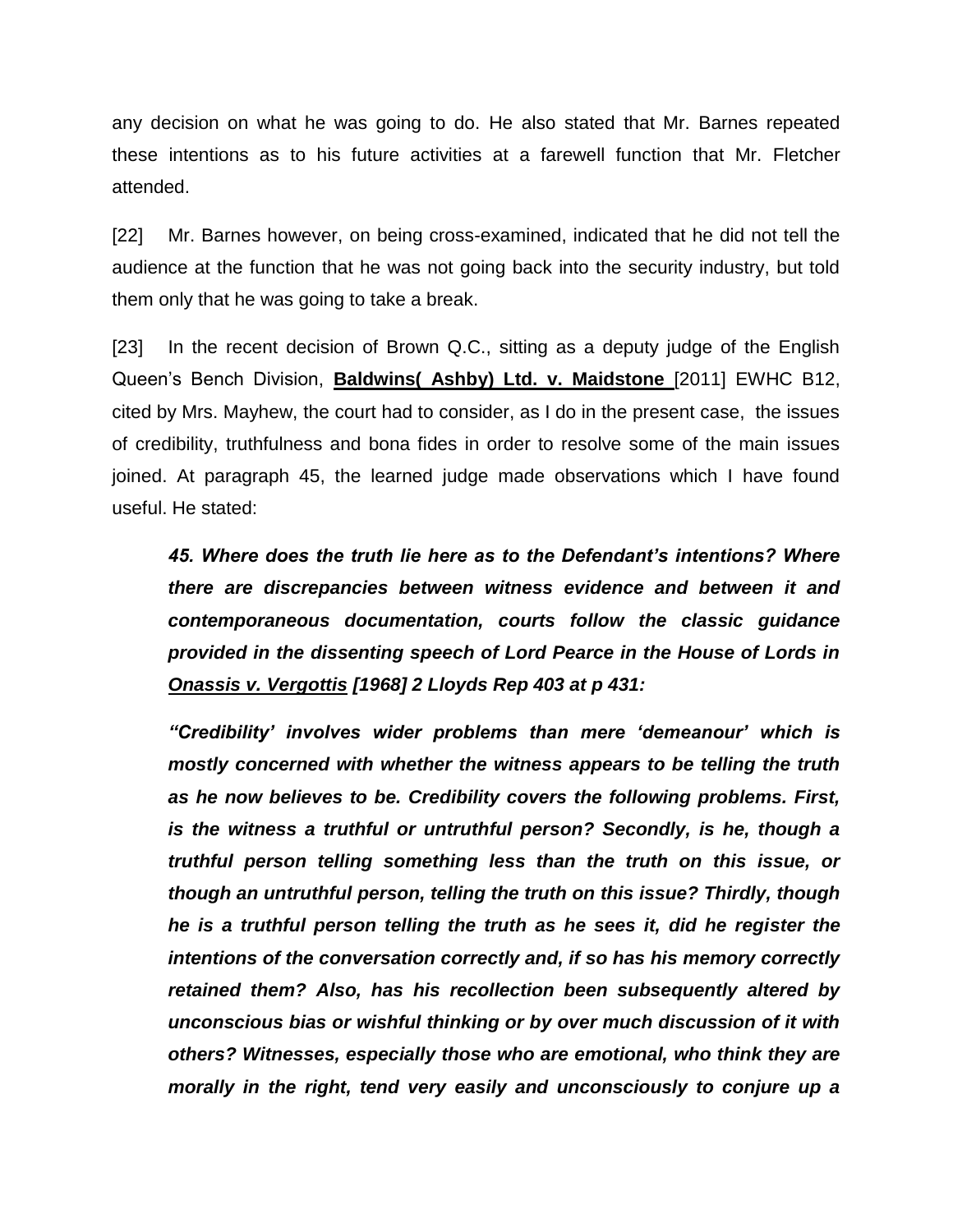*legal right that did not exist. It is a truism, often used in accident cases, that with every day that passes the memory becomes fainter and the imagination becomes more active. For that reason a witness, however honest, rarely persuades a Judge that his present recollection is preferable to that which was taken down in writing immediately after the accident occurred. Therefore, contemporary documents are always of the utmost importance. [emphasis added] And lastly, although the honest witness believes he heard or saw this or that, is it so improbable that it is on balance more likely that he was mistaken? On this point it is essential that the balance of probability is put correctly into the scales in weighing the credibility of a witness. And motive is one aspect of probability. All these problems compendiously are entailed when a judge assesses the credibility of a witness; they are all part of one judicial process.* 

[24] I believe that Mr. Barnes did indicate to all the witnesses called on behalf of Allied that he would be taking a break. Whether or not he expressly said that he would not be going back into the security industry for some period, there was a clear implication that he was taking a break from the security industry. But I do not find that there was anything which Mr. Barnes stated from which it could have reasonably been understood that Mr. Barnes break was intended to be for an indefinite period of time. I also find that Mr. Barnes' motivation in telling Mr. Williams that he was going to take a break may well have been to quell any fears that Mr. Williams had regarding him soliciting the clients of Allied or in any way competing with Allied for business. It is my view that the issue of non-solicitation of Allied's clients was a very important issue to Mr. Williams, so the fact of Mr. Barnes saying he would be taking a break, was not just informative information and cannot be seen in isolation or without context. I find as a fact that Mr. Williams and Mr. Barnes did discuss the subject of what were Mr. Barnes' plans after leaving Allied and that it was orally agreed that Mr. Barnes would not solicit any of Allied's clients. It is my view that Mr. Williams was initially lulled, for want of a better term, into complacency, and in keeping with the long standing friendship and relationship of trust between the men, he did not ensure that there was any express written agreement between them. However, I am of the view and find as a fact that he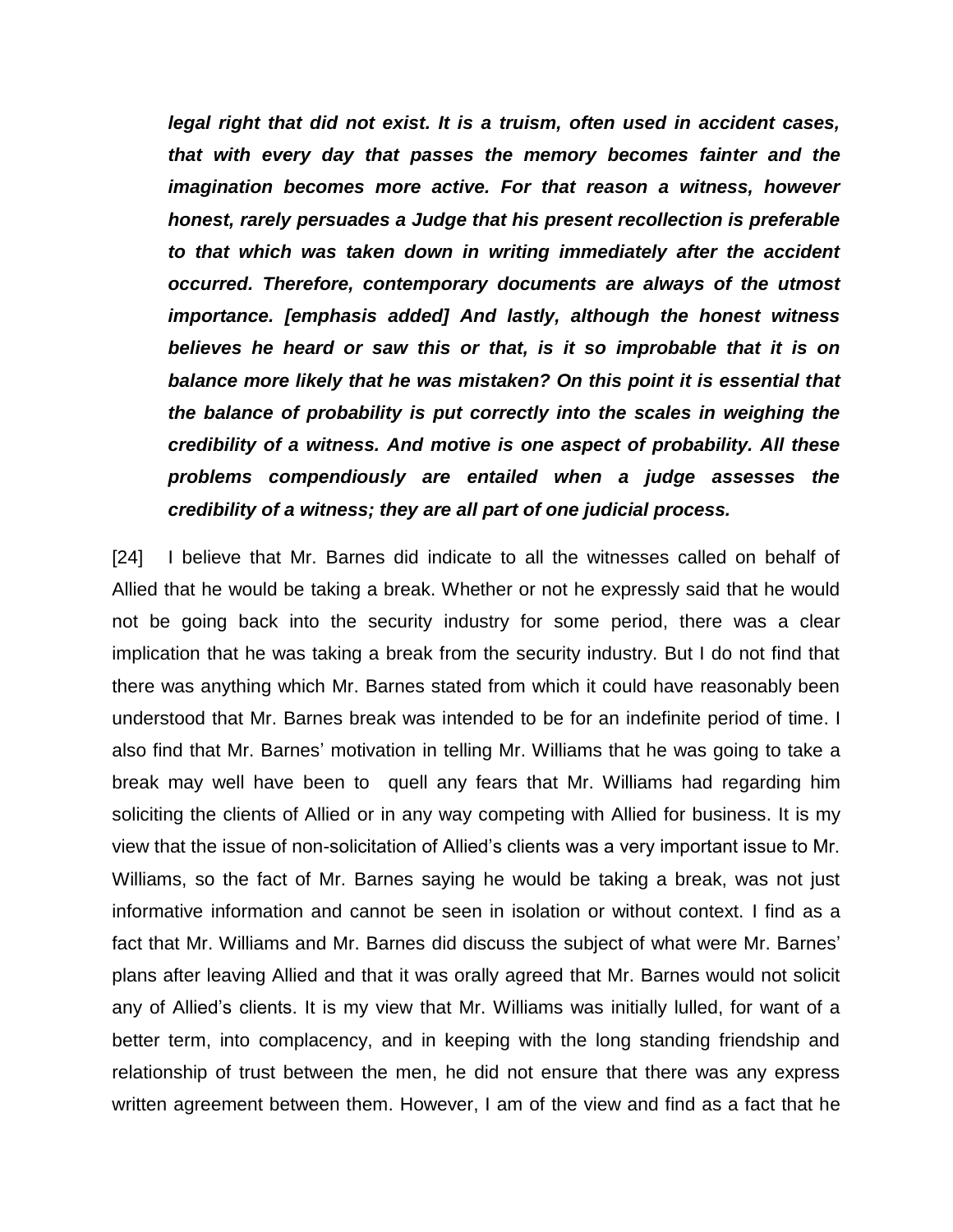did secure Mr. Barnes' oral agreement or assurance that he would not solicit or attempt to obtain any of Allied's contracts for the period of 12 months from April 1 2011 to May 1 2012. There was however no agreement that Mr. Barnes would not during that period return to work in the security industry.

# **b. (ii) Did the letter of March 14 2011 evidence the agreement between the parties? Was it expressly agreed that the sum of \$2 million would be withheld from the price of the shares as protection from loss of contracts?**

[25] Part of Allied's and Mr. Williams' case rest on a March  $14<sup>th</sup>$  letter, which according to them, is evidence of the terms of the separation agreement entered into between Allied and Mr. Barnes. The letter reads as follows:

*March 14, 2011*

*John Barnes Managing Director Allied Protection Limited West Ivy Crescent Kingston 5*

*Dear John,*

*This confirms with regret, the acceptance of your resignation from the company as of March 31.*

*Also, your expression of offer to the Shareholders the purchasing of your shares. We agreed that your shares would be sold to Tamika Williams at a cost of Ten Million Dollars (\$10,000,000.00).* 

*Transaction Cost*

| <b>Transfer Tax 4%</b>     | = | \$400,000.00 |
|----------------------------|---|--------------|
| Stamp Duty $\frac{1}{2}$ % | = | \$50,000.00  |
| <b>Accounting fees</b>     | = | \$17,000.00  |
| <b>Total</b>               |   | \$467,000.00 |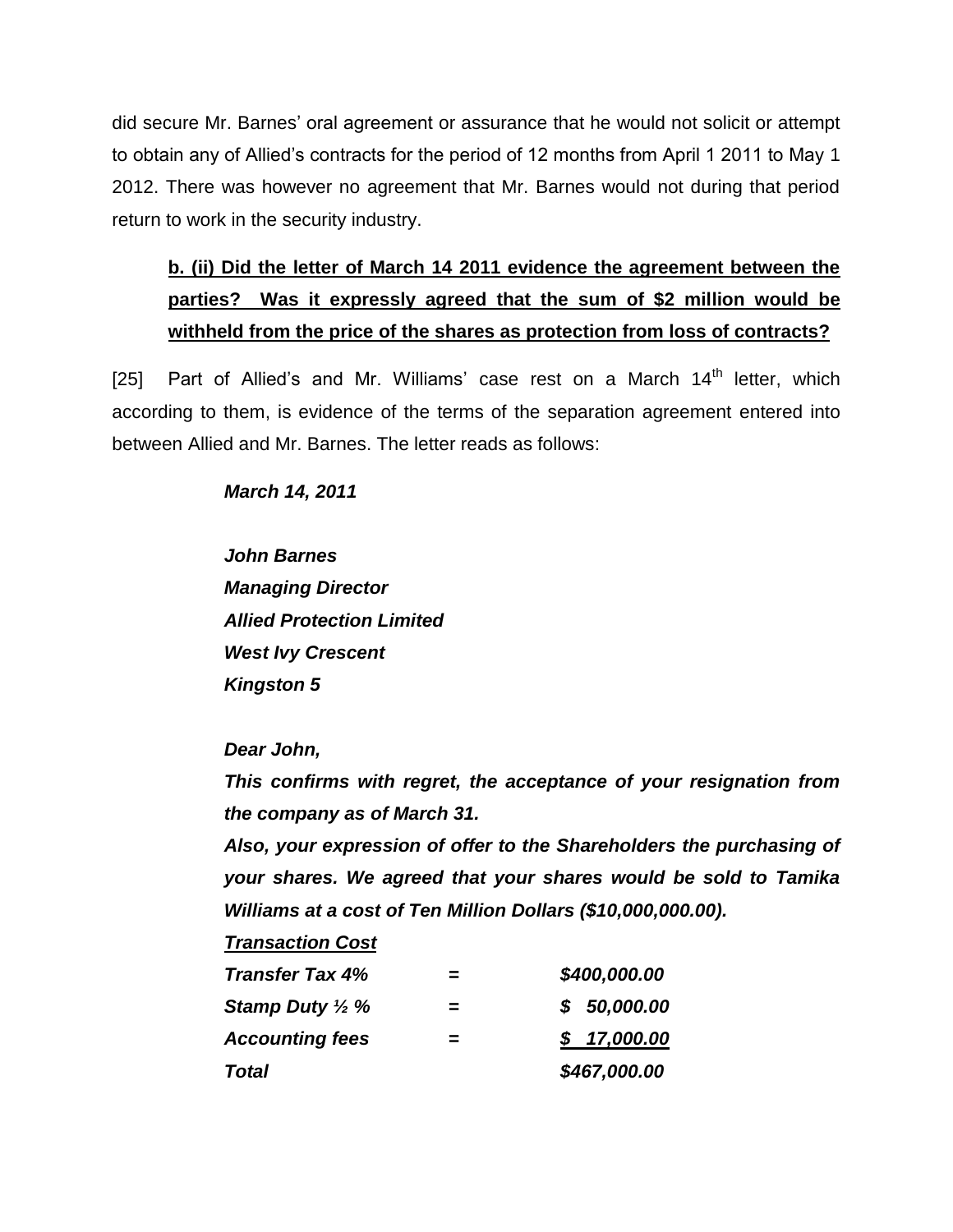*Balance Nine Million, Five Hundred and Thirty Three (Thousand) Dollars (\$9,533,000.00).*

*In addition, Two Million Dollars (\$2,000,000.00) of the sum involved will be held in abeyance as protection to the company from loss of account over the next twelve (12) months. If there is no significant loss of contracts, the sum will be paid to you in increments of Five Hundred Thousand Dollars (\$500,000.00) as follows: June 30, 2011 September 30, 2011 December 30, 2011 March 31, 2012*

*You also resolve not to solicit or attempt to obtain any of the company's contracts by direct or indirect approach within the period of twelve (12) months from April 1, 2011 to May 1, 2012.* 

*Enclosed are two (2) cheques totalling Seven Million Five Hundred and Thirty Three [thousand] Dollars (\$ 7, 533, 000.00) to satisfy the subject matter.*

*Yours Sincerely, Allied Protection Limited Donald Williams Chairman*

*Encl. Copy: Mrs. Gloria Williams*

[26] This letter was delivered by Mr. Williams on the same date to Mr. Barnes. It is curious that this letter came some weeks after Mr. Barnes tendered his resignation.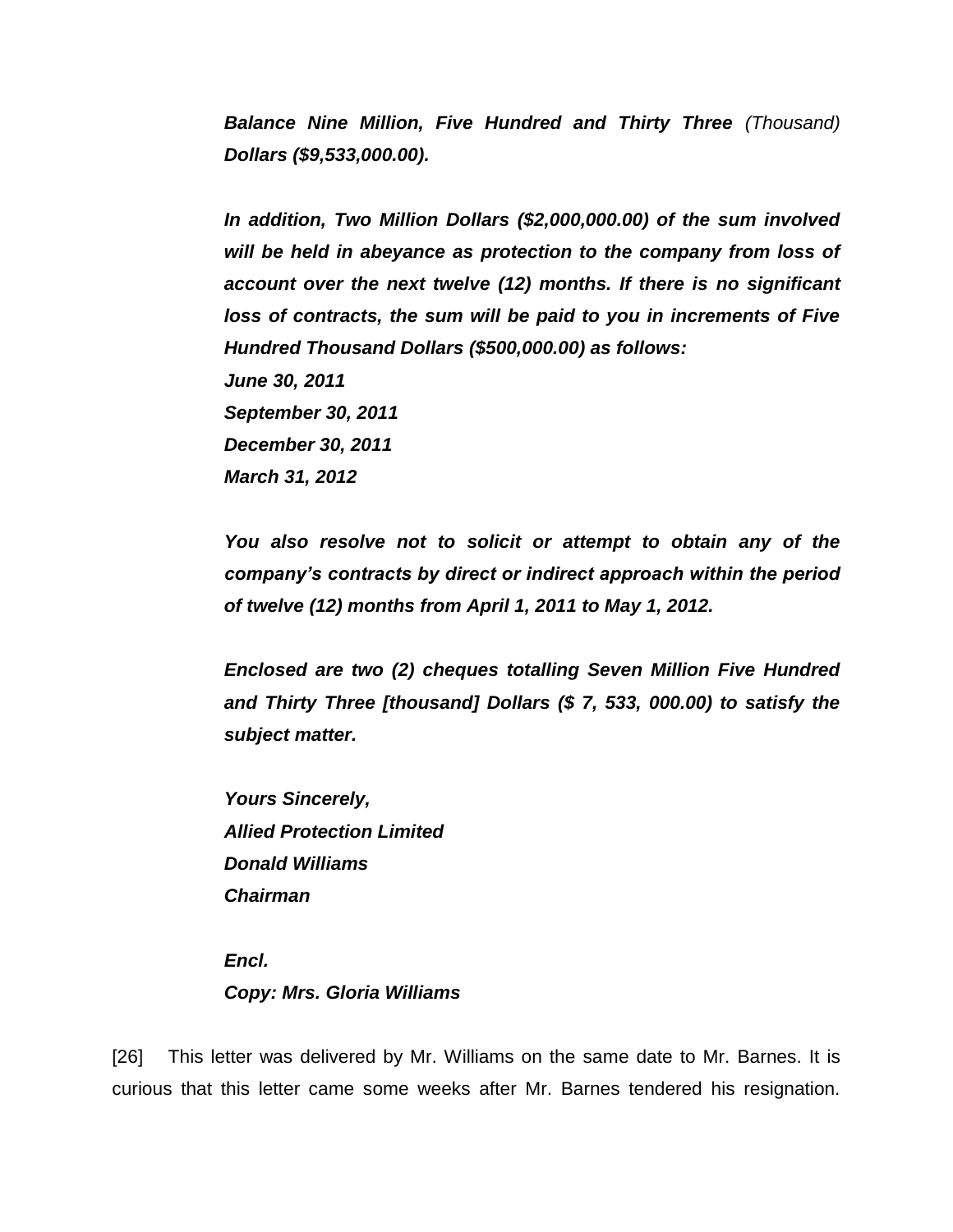Now, in Allied's pleadings in its Amended Particulars of Claim, it alleges several things that were negotiated and agreed on between the parties. These include:

- a. The purchase of Mr. Barnes' shareholding by Allied for the sum of \$10,000,000.00
- b. The withholding of the sum of \$2 Million from the \$10,000,000.00 aforesaid as a protection of loss of accounts over the 12 months following Mr. Barnes resignation which if payable would be paid in increments of \$500,000.
- c. The payment of \$2 million as gratuity
- d. A payment of \$5 million to facilitate the transfer of firearm licenses from Mr. Barnes to another director of the Claimant
- e. That Mr. Barnes agreed with Allied not to solicit or attempt to obtain any of the Company's contracts by direct or indirect approach within the period of twelve months from April 1, 2011 to May 1, 2012.

[27] It will be noticed that this letter did not deal with some of the terms that were allegedly negotiated and agreed. The letter also speaks to the shares being "sold" to Tamika Williams, which differs fundamentally from what is pleaded by Mr. Williams and Allied. Secondly, when Counsel Mr. Samuels asked Mr. Williams, who represented "we" when he used "we agreed" in the letter, he said that meant Mr. Barnes and the rest of the Directors. Again this response is very porous as there is nothing in Mr. Williams' witness statement which supports this. There is nothing from the evidence which suggests that the other directors of the company were involved in any way with the purchase of the shares or agreed that the shares be transferred to Tamika Williams. It was strictly between Mr. Williams and Mr. Barnes. As a matter of fact when Mr. Davis, a director of Allied was asked whether he knew of Mr. Barnes having any agreement/contract not to solicit, his response was that "*I know of an agreement. I was not there when that agreement was made. But as Director I was made aware.*" This statement supports the conclusion reached earlier that the agreement for the purchase of the shares was really between Mr. Williams and Mr. Barnes and the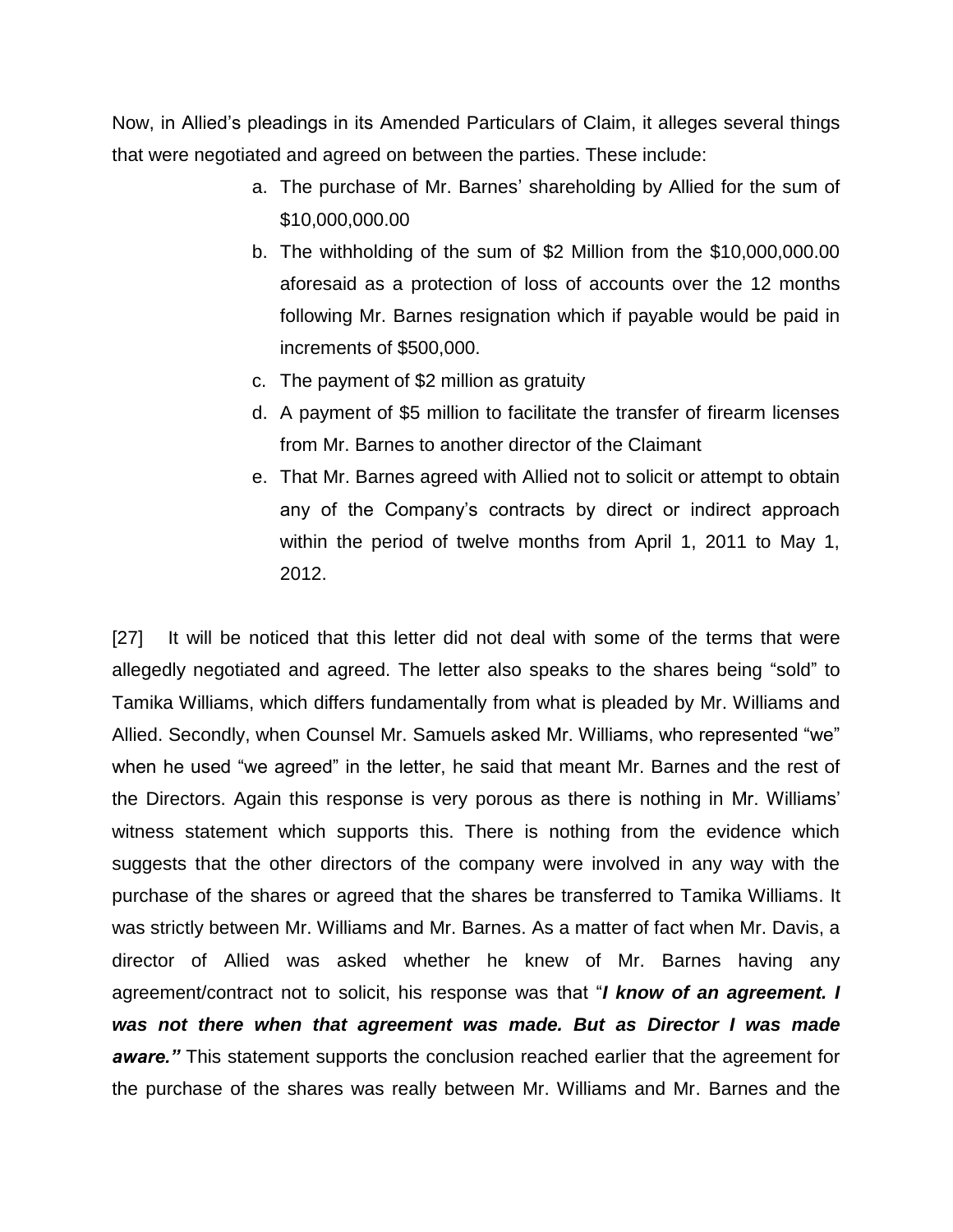other directors were simply made aware of it. In my judgment, save for the aspect of the letter that speaks to non-solicitation, the letter of March 14 2011 does not evidence the agreement, or contain the terms of anything previously agreed orally between the parties in relation to Mr. Barnes' separation from Allied.

[28] When this letter was presented to Mr. Barnes, his evidence was that he immediately told Mr. Williams that he did not agree to the withholding of the \$2 Million as that was not what he agreed to. He said that he did not respond to the letter but immediately contacted his Attorneys. In a letter dated April  $4<sup>th</sup>$ , 2011 Mr. Barnes' Attorney made a demand for the \$ 2 Million. The letter reads as follows:

#### *Allied Protection Limited*

*.....*

#### *Attention: Mr. Donald Williams*

*Dear Sirs,*

*Re: Sale of Shares in Allied Protection Limited*

#### *John Barnes to Tamika Williams*

*Kindly be advised that we represent John Barnes who has, upon resignation from your Company, entered into an agreement for the sale of his shares to Tamika Williams.*

*The sale price is confirmed at \$ 10,000,000.00. It is now stands that there is a shortfall of \$2, 000,000.00 left to be paid.*

*We write to demand payment within fourteen (14) days of the date hereto from Tamika Williams failing which, immediately upon the expiration of the period herein, we will be forced to file an action to recover the amount due to our client plus interest and legal costs. We anticipate your early settlement.*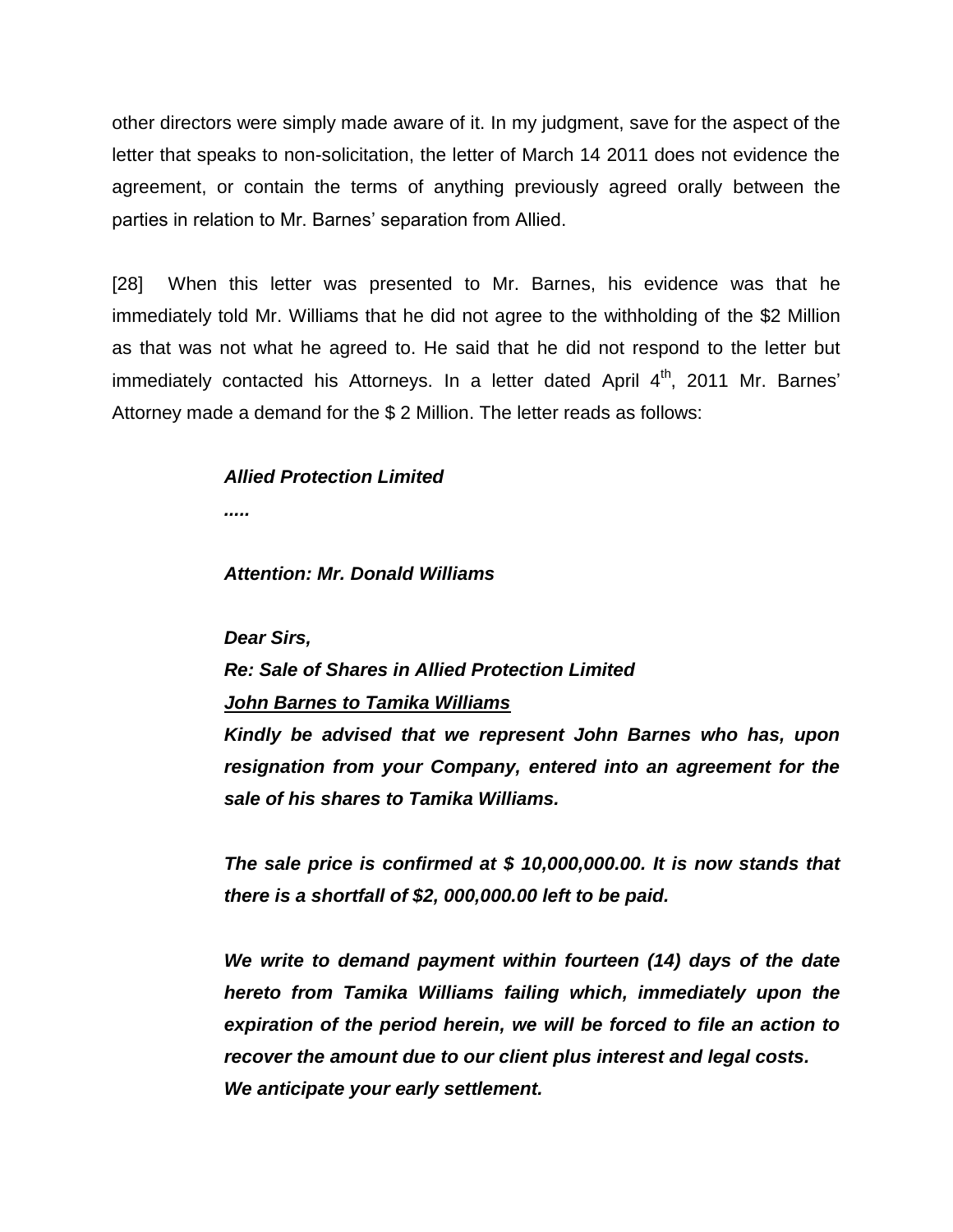# *Yours faithfully, KNIGHT, JUNOR & SAMUELS Per.............................................. Bert S. Samuels*

[29] Even though this letter makes no specific reference to the March 14 2011 letter, Mr. Barnes states that he had given that letter to his Attorneys and this April  $4<sup>th</sup>$  letter was written pursuant to his instructions about the March letter. I note that the April 4 letter does not make any reference to the non-solicitation clause. I also note by contrast, that in his cross-examination, whilst Mr. Barnes was from the start vehement that he protested to Mr. Williams right away that he had no agreement about the withholding of the \$2 Million (and he repeated this a number of times), I cannot trace where he specifically states that he told Mr. Williams that he had not agreed to any non-solicition of Allied's clients.

[30] As it relates to the retention of the \$ 2 million from the purchase price, I do not believe that Mr. Barnes agreed to this or any portion of the purchase price being retained. From Mr. Williams' evidence, when the issue of the transfer of the firearms which were in the name of Mr. Barnes came up, Mr. Barnes was adamant that he would not transfer the firearms until he was paid the sum of \$5 million. Further, that it was not until he was paid that amount that he did transfer the firearms. I do not believe that Mr. Barnes would have transferred the shares to Tamika Williams, if there was any prior attempt to deprive him of the full purchase price. Having seen him in the witness box, and assessed his demeanour, and against the entirety of the evidence, I cannot see him agreeing to that. When Mr. Williams presented the March  $14<sup>th</sup>$ , 2011 letter to him that referred to the withholding of the \$2 million, Mr. Barnes when cross-examined indicated that he immediately told Mr. Williams that he disagreed with that provision and demanded the remaining portion. This is consistent with Mr. Barnes evidence in his witness statement. This was clearly something new that was now being presented to Mr. Barnes. In an attempt to persuade Mr. Barnes to accept what in my view really amounts to an attempted variation of the original oral agreement, Mr. Williams made reference to the prior sale of Allied's sister company United Alarms to Hawkeye, where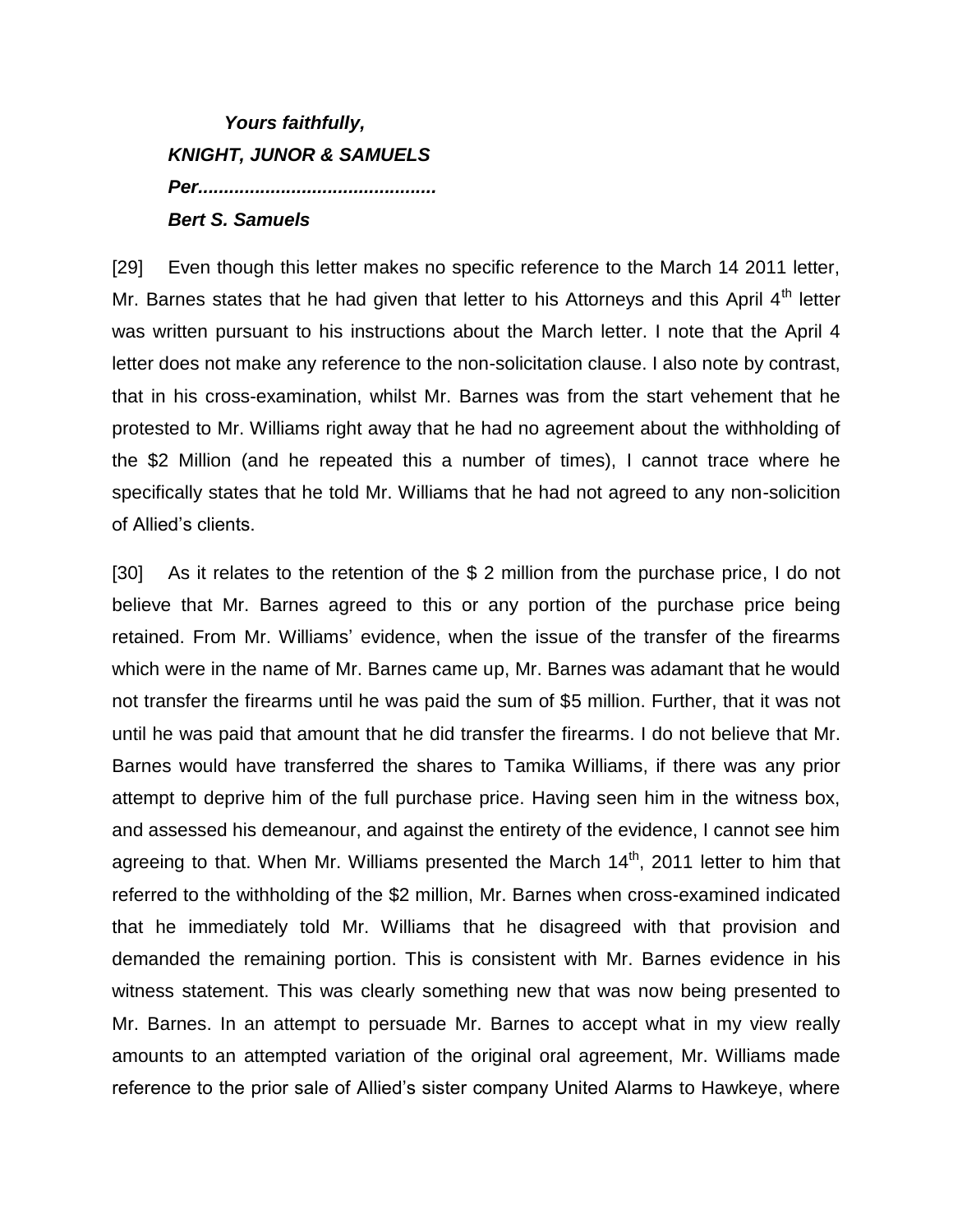a similar clause was inserted. Mr. Barnes in his evidence in cross-examination acknowledged that he was familiar with that sale and the particular clause, but he stated that at no time prior to that letter did he mention or discuss that transaction during the course of his negotiations for the sale of his shares. This appears credible, because based on Mr. Williams' evidence in his witness statement it was on the occasion of handing the March letter to Mr. Barnes that this situation of the former sale was raised, and not before.

[31] In my view the whole circumstances surrounding the March letter should be viewed cautiously, especially when one considers the period of time which had passed between Mr. Barnes' resignation and the time the letter was delivered to him. Mr. Williams did not write the letter immediately after the alleged agreement was arrived at. This would have been the time when the details would be most fresh in his mind. In like fashion as Lord Pearce commented in the **Onassis** case, I am driven to pose the question; Is Mr. Williams speaking the truth? Or is his recollection of what was agreed orally over two months ago, accurately recalled by him when he came to pen the letter? Has Mr. Williams' recollection of the alleged agreement been subsequently altered by wishful thinking, or is he a person who, thinking he is morally in the right, conjured up a right that did not exist? I am of the view that the letter was written by Mr. Williams to try and get Mr. Barnes into some formal written agreement in relation to the soliciting, as he was suspicious of Mr. Barnes and believed that Mr. Barnes would probably not stick to the position he had advanced. That position was that he would be taking a break, the clear implication being that he would not immediately be rejoining the security industry. More fundamentally, in my judgment, the letter also represents a unilateral variation by Mr. Williams in respect of the agreement to purchase the shares. The inclusion of the retention of the \$2 million to my mind was not previously agreed and Mr. Williams was simply hoping that Mr. Barnes would have agreed and signed off on these new terms. That did not happen.

[32] I note also that the March 14 letter penned by Mr. Williams, curiously, was only copied to his wife and fellow director Mrs. Gloria Williams. Yet the same letterhead upon which the letter was written specifies, in addition to the Williamses and Mr. Barnes, the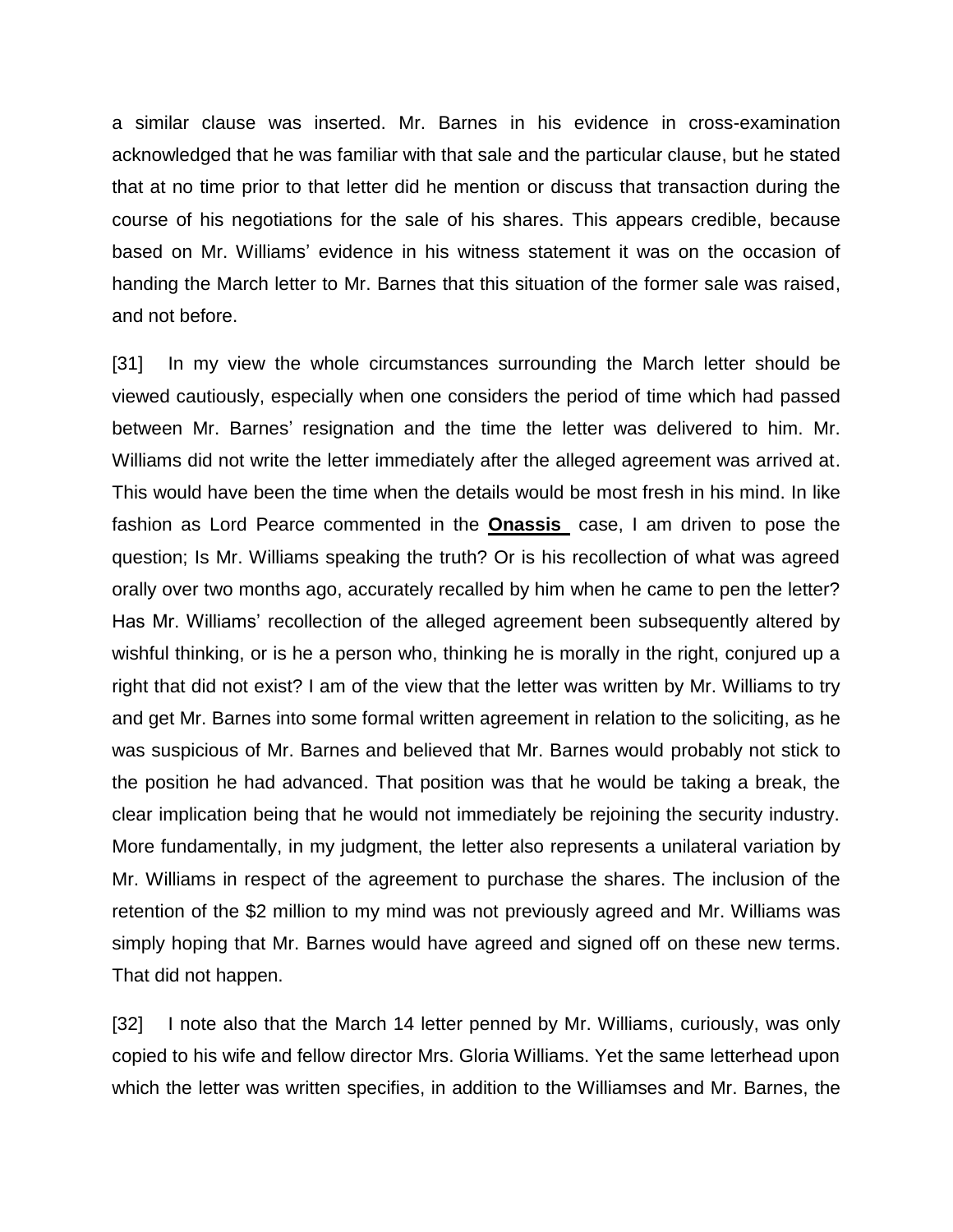names of two other persons as directors; Mr. Rudolph Davis and Mr. Leo Williams. In cross-examination, Mr. Samuels asked Mr. Williams who it is that made up the "we" in the second paragraph of the letter. Mr. Williams' response was that that meant Mr. Barnes and the rest of the directors. It is odd that the letter should be copied only to Mr. Williams' wife, and not to the other directors. This further supports the position that the agreement as to the shares was in Mr. Williams' personal capacity and not on behalf of the company.

[33] I accept Mr. Barnes' evidence that the matter of the transfer of the firearms came up from before his actual resignation, sometime in the latter part of 2010, when the relationship between himself and Mr. Williams/ Allied had already become strained, and that he considered it "a final straw" in the breakdown of that relationship. I note that in paragraph 19 of his witness statement Mr. Williams does say that sometime in November 2010, Mr. Barnes advised him that he was contemplating leaving Allied. At paragraph 27 when Mr. Williams speaks of the incident regarding the firearms he does not say when this occurred. Further, the letter of March 14 does not refer to the firearms transfer at all, thus suggesting this occurred sometime before.

[34] I believe Mr. Barnes when he states that he immediately upon receipt of the letter dated March 14 2011 and the cheques enclosed in it, made a demand of Mr. Williams for the balance outstanding. I note that in the agreed bundle, there is a letter dated April 7<sup>th</sup> 2011 from Mr. Peter De Pass, Attorney-at-Law, written in response to Mr. Barnes' Attorneys' letter dated 4<sup>th</sup> April 2011. That letter is very interesting, and I cannot trace anywhere in Allied or in Mr. Williams' case where there has been an attempt to address or explain the contents of this letter. Mr. Williams did however in his witness statement at paragraph 8 say that Mr. Barnes had agreed to pay for the 20% shares in Allied Protection Systems and Sales Limited but that he never did pay for them. The letter, which is addressed to Mr. Samuels, Attorney-at-Law, reads as follows: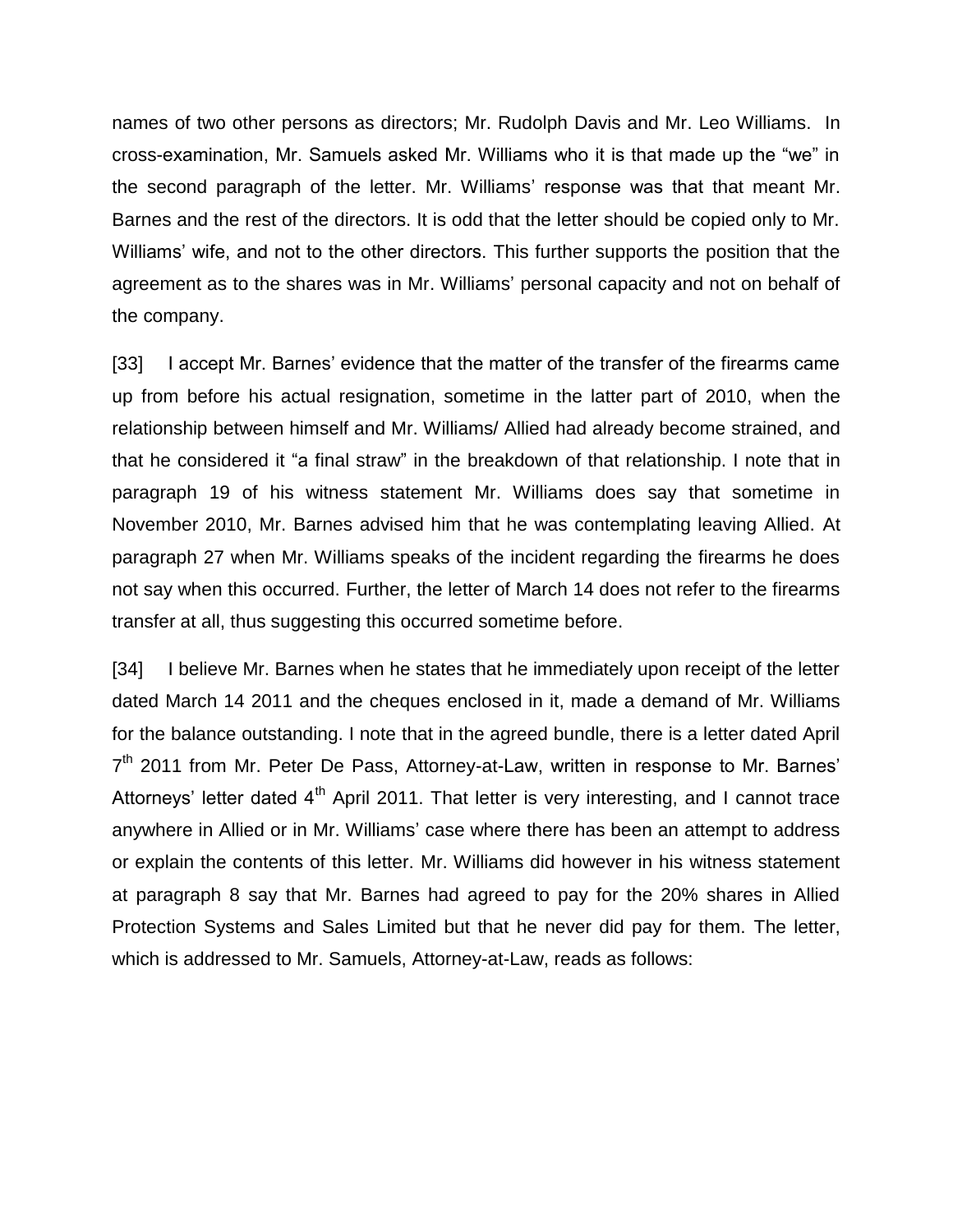*Re : Claim by John Barnes against Allied Protection Limited*

*I act for and on behalf of Allied and Tamika Williams and am in receipt of your letter dated 4th April in relation to the captioned which has been handed to me for a response.*

*Our client agrees that a balance of \$2 M is due to your client in respect of his shareholding in Allied but that any payment to him of that sum is subject to:* 

- *a) The payment by Mr. Barnes of \$ 4 million for his 9% shareholding in Allied. Mr. Barnes is yet to pay for those shares despite repeated requests by Mr. Donald Williams, Chairman of Allied. Enclosed herewith is our client's invoice to yours for those shares.*
- *b) The terms of the separation agreement between your client and Allied as contained in a letter from Allied to your client dated March 14th 2011...The letter of 14th March was in response to your clients resignation letter of January 6 th 2011. Your client had offered his resignation, and his shareholding in Allied for sale in the letter.*

*We are also instructed to advise you that your client is in breach of the terms of the said letter dated March 14th, 2011 in that he is directly soliciting clients of Allied since the termination of his employment with Allied.*

*Our client will be instituting legal proceeding to prevent any further breach by your client of the terms of its agreement with yours*

*.......*

[35] Although much of what Mr. Barnes has to say in paragraph 15 of his witness statement really seems to be argument rather than strictly statement of fact, I think that what is stated there is logical and the reasoning commends itself to me. After stating that this letter was surprising to him, Mr. Barnes stated that he did not owe Mr. Williams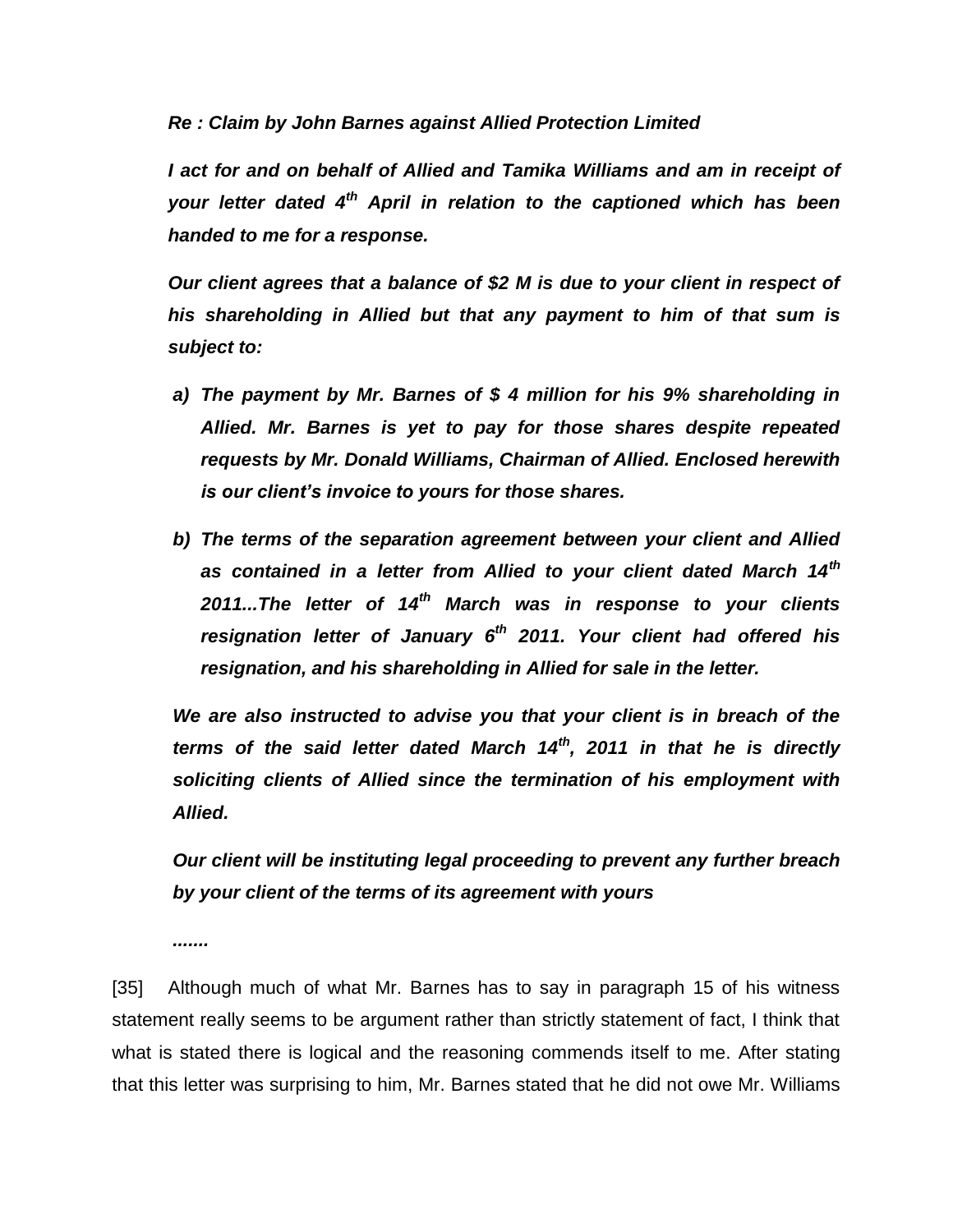or Allied any money for shares on the incorporation of Allied. Further, that if he had owed Mr. Williams any sums, then that would have caused the agreed price to have been significantly less to account for the debt allegedly outstanding for shares, and that this position was a "recent fabrication". The contents of this letter to my mind throw further doubt on the veracity of Mr. Williams' claim that the letter of March 14 2011, in particular, the clause about withholding 2 Million dollars represented what had been agreed. If such a sum (i.e. the \$ 4 Million) had really been outstanding from Mr. Barnes, in the first place, that would logically have been a feature in the initial negotiations for the purchase price. If this was really the position, it would be incredible that the March 14 2011 letter could have failed to refer to this substantial sum allegedly outstanding. Something just does not add up in relation to Allied's claim as to what was agreed with Mr. Barnes.

[36] In his witness statement at paragraph 28, Mr. Williams states that on the  $30<sup>th</sup>$  of March he wrote to Mr. Barnes again enclosing cheques totalling \$2,343,349.91, comprising the sum of \$343,349.91 and \$2,000,000.00 "as a gratuity for our appreciation for his service over the years". This letter was never exhibited. However, it seems strange to me that Allied would have been paying over this gratuity of \$2 Million dollars, whilst at the same time withholding \$2 Million dollars for the alleged share purchase to deal with possible future loss of contracts. This is further proof that it is Mr. Williams who was really the purchaser of Mr. Barnes' shares and not Allied.

[37] Mrs. Mayhew in her closing submissions argued that when Mr. Barnes cashed the cheques that were enclosed in the March  $15<sup>th</sup>$  letter, he was deemed to accept the terms of the letter as representing the agreement between the parties. She relied on the English Court of Appeal's decision in *Stour Valley Builders v Stuart (1993) WL 964283* to support this point. In that case the Plaintiff had sent the Defendants a revised invoice for £ 10,163 for building work they had done on the Defendants' home. The Defendant offered to settle for £ 8,471 sending a cheque for that amount in full and final settlement. The Plaintiff kept and cashed the cheque, but had told the Defendants by telephone that the cheque could not be accepted in full and final settlement. Lloyd LJ in that case held that "*Cashing a cheque is always strong evidence of acceptance,*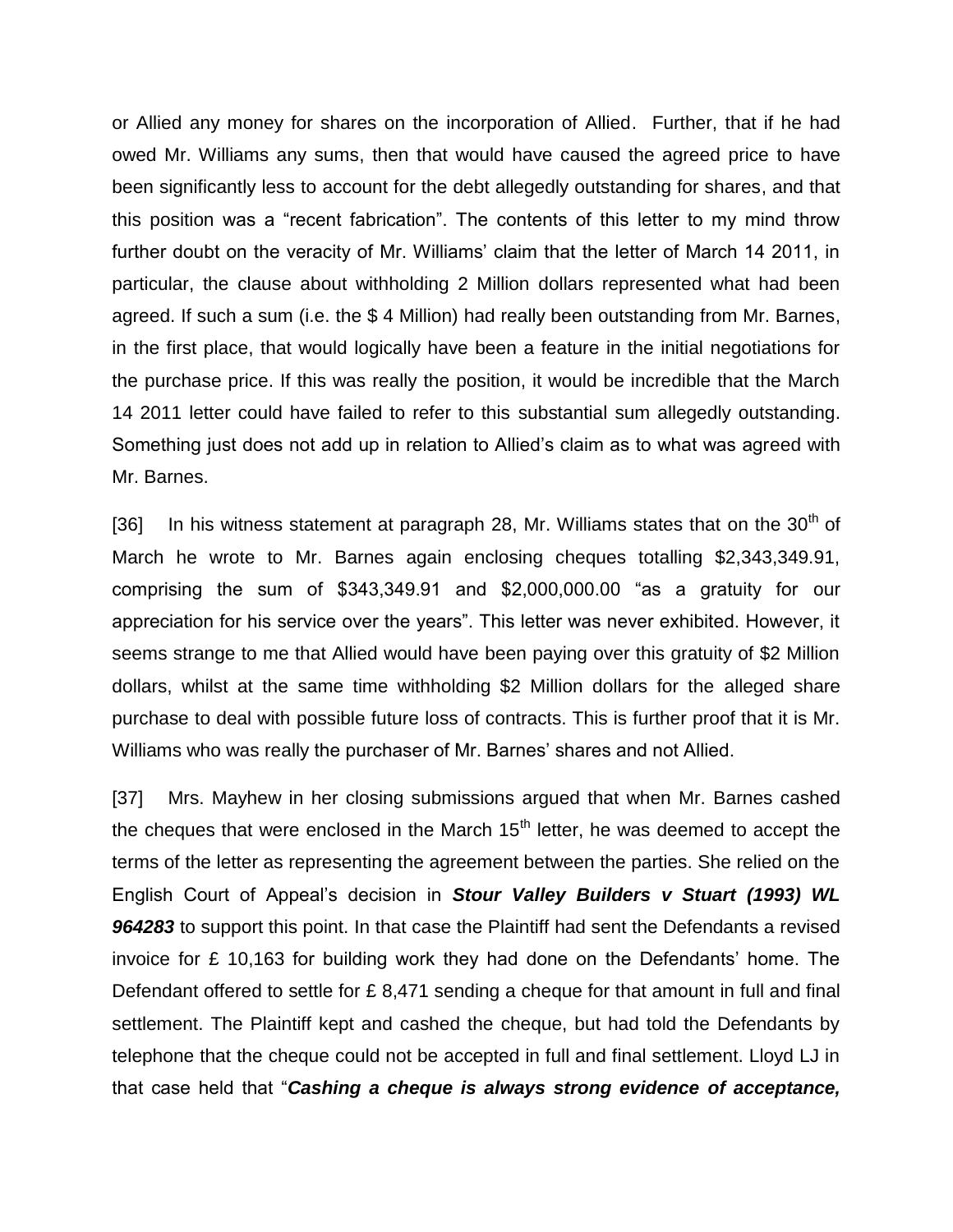*especially if it is not accompanied by immediate rejection of the offer. Retention of the cheque without rejection is also strong evidence of acceptance depending on the length of delay. But neither of these factors are conclusive; and it would, I think, be artificial to draw a hard and fast line between the cases where the payment is accompanied by immediate rejection of the offer and cases where the objection comes within a day or a few days*." In the **Stour Valley** case, the delay in rejecting the offer was brief, although it occurred after encashment of a cheque sent in purported full and final settlement. The Court at first instance found as a fact that there was no agreement between the parties to accept the cheque in full and final settlement of the claim. In holding that there was no basis upon which to disturb the trial judge's findings, Lloyd L.J stated :

> *It follows that it was for the assistant recorder in this case to decide on the facts of the case whether Mr. Pinnegar accepted Mr. Stuart's offer so as to create accord and satisfaction....*

> *In the present case, the assistant recorder did not regard the delay as long. He asked himself the question whether the plaintiffs' conduct caused the defendants to think that the money was taken in satisfaction of the claim. That was the correct question. Although he accepted Mr. Stuart's evidence that Mr. Stuart learnt from the building society that the cheque had been cleared before Mr. Pinnegar rang up, nevertheless he answered the question which he proposed in the negative. There was evidence on which he could form that view. He had the advantage of hearing the parties in the witness box, which we have not.....*

(my emphasis)

[38] I accept the evidence of Mr. Barnes that when the March  $14<sup>th</sup>$  letter was presented to him, he immediately rejected the provision that dealt with the retention of the \$2 Million as this was not originally agreed between himself and Mr. Williams. In his cross-examination, Mr. Williams stated he asked Mr. Barnes to sign a copy of the letter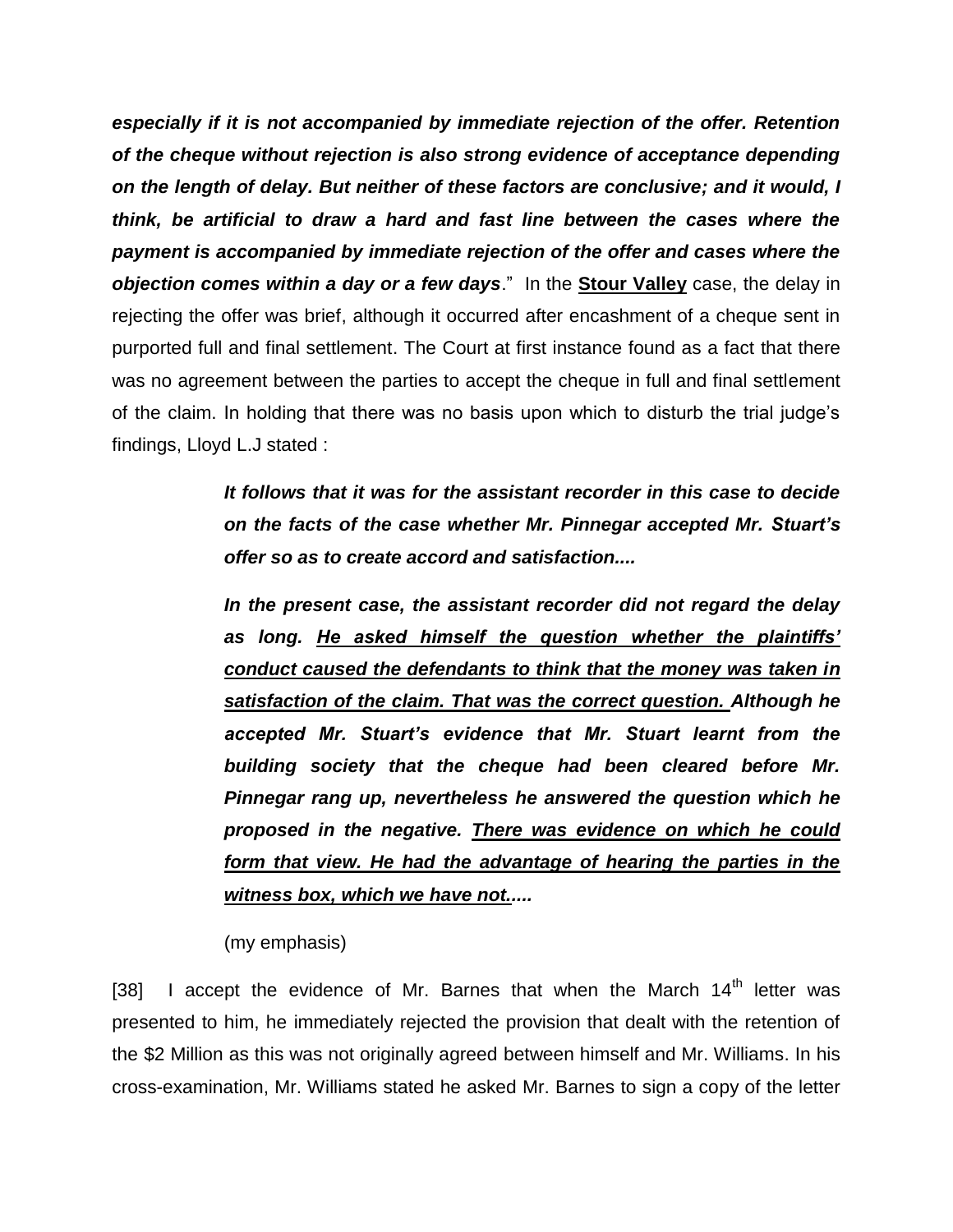but that Mr. Barnes did not sign the letter. He went on to state that Mr. Barnes gave him a reason why he did not sign the letter. According to Mr. Williams, Mr. Barnes stated that he would not sign the letter because they had been friends for thirty years and that they did not need Attorneys. According to Mr. Williams, Mr. Barnes said he agreed with what was in the letter and that what was in the letter was expected and normal practice in the industry. Mr. Williams claims he did not consider it important for Mr. Barnes to sign because they had trusted each other in matters of this sort up to that point. Mr. Williams admits however, that he did not put all of that in his witness statement. Mr. Williams also stated that it is he who first suggested the 2 Million dollars to Mr. Barnes. He says he didn't say "we agreed" in the letter when he was talking about the nonsolicitation of clients as he had done when he spoke of the sale of the shares, because "once we agreed, we agreed continually". In addition, that he did not have "a legal mind". I was impressed with the demeanour of Mr. Barnes and he seemed very constant and consistent in his answers. I do not think that he was shaken in crossexamination, quite unlike Mr. Williams. I accept that save for the non-solicitation term, the letter of March 14 2011 did not represent what had been agreed between Mr. Barnes and Mr. Williams, or Mr. Barnes and Allied. I find as a fact that Mr. Barnes did not by his overall conduct, including the encashment of the cheques, accept the terms of the March 14 2011 letter from Mr. Williams as representing the agreement between them. Nor did his conduct cause Mr. Williams to think that the money was taken and the cheques negotiated because Mr. Barnes was agreeing to the withholding terms. Quite the contrary; Mr. Barnes protested immediately about the short payment and did not sign the letter. In my judgment, by cashing the cheque for the \$ 8 Million, Mr. Barnes was not at all relinquishing the remaining \$2 Million or agreeing to the terms upon which it was purportedly withheld and nor could Mr. Williams have so understood him to be.

[39] Having found that there was express agreement between Mr. Barnes and Mr. Williams that Mr. Barnes would not solicit the clients of Allied, it is necessary for me to deal with the issue raised by Mr. Samuels on behalf of Mr. Barnes of whether the nonsolicitation term would be enforceable. It was argued on behalf of Mr. Barnes that such a term would amount to a restraint of Mr. Barnes' trade and would be unenforceable.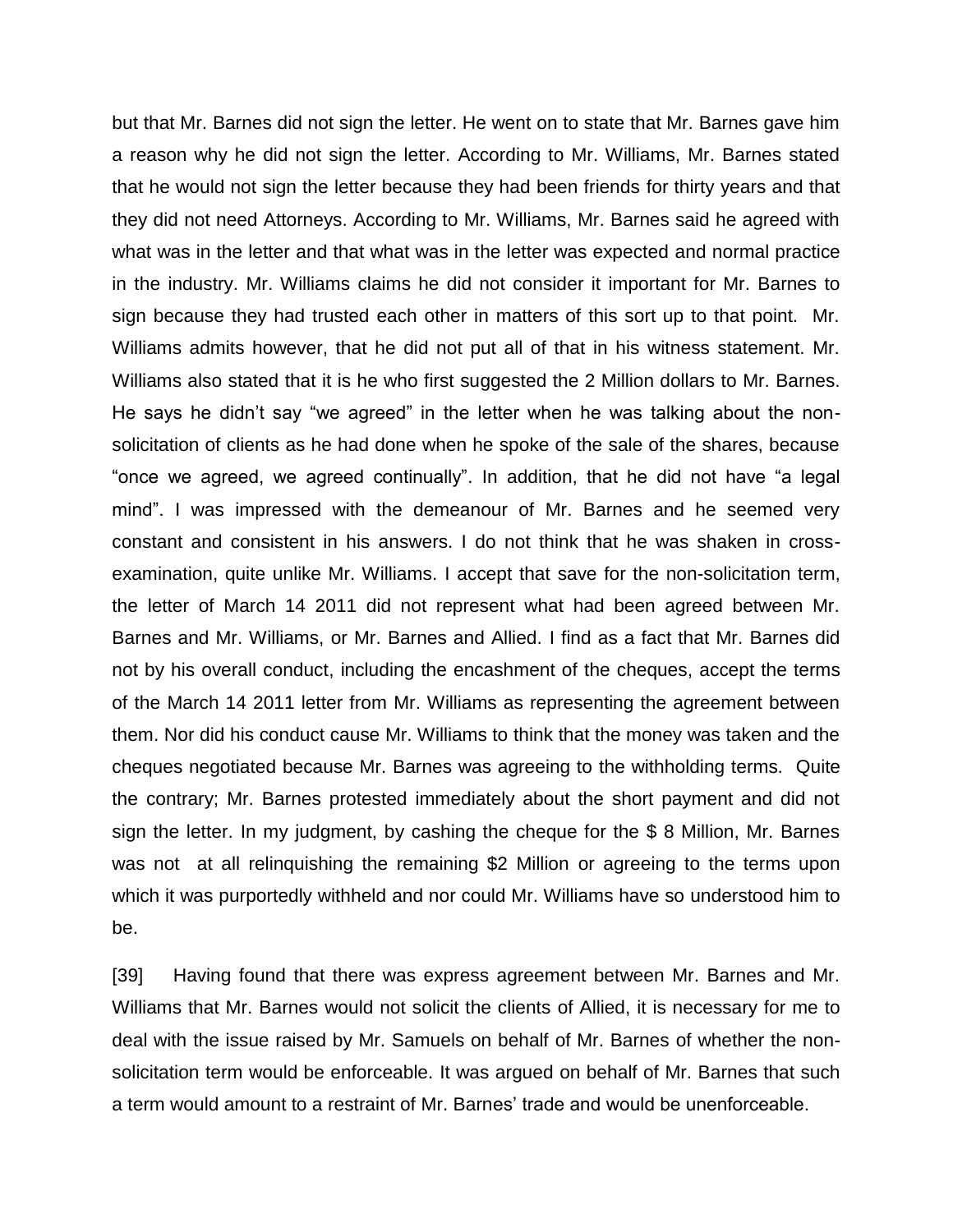## **(c) RESTRAINT OF TRADE-IS THE CONVENANT/AGREEMENT NOT TO SOLICIT ENFORCEABLE?**

[40] Covenants in restraint of trade are generally considered contrary to public policy. However, the cases also establish that if the restraint is reasonable in reference to the legitimate interests of the party concerned, and is not injurious to the public, it may be held enforceable.

[41] For a restraint to be reasonable in the interests of the parties, it must afford no more than adequate protection to the party in whose favour it is imposed: **Morris v. Saxelby** [1916] A.C. 688.

[42] Non-solicitation clauses are often used in employment agreements to prevent a key employee from competing with the employer's business after leaving the company. These clauses are also commonly found in share purchase/ sale agreements. In those situations, the purpose of the clause is to protect and ensure that the departing shareholder does nothing that would undermine the value of the goodwill of the company, for which the person purchasing the shares would be paying for. The distinction is important because restraint of trade convenants entered into between vendors and purchasers are treated with less disfavour than those entered into between master and servant. See **Morris v. Saxelby** [1916] A.C. 691, cited by Mr. Samuels, and **Nordenfelt v The Maxim Nordenfelt Guns and Ammunition Co. Ltd (1894) A.C. 535, Altwood v Lamont [1920] 3 K.B. 571** and **North Western Salt Company v Electrolytic Alkali Co. Ltd [1914] A.C. 461.**

[43] Even in the business context, however, of a sale of shares, if a covenant goes further than reasonably necessary to protect a legitimate interest, it will be held void and not enforced- **Nordenfelt**.

[44] The questions therefore regarding the covenant not to solicit are (1) what are the interests that it is legitimate to protect? And (2) Is the protection taken no more than is reasonably necessary to protect those interests?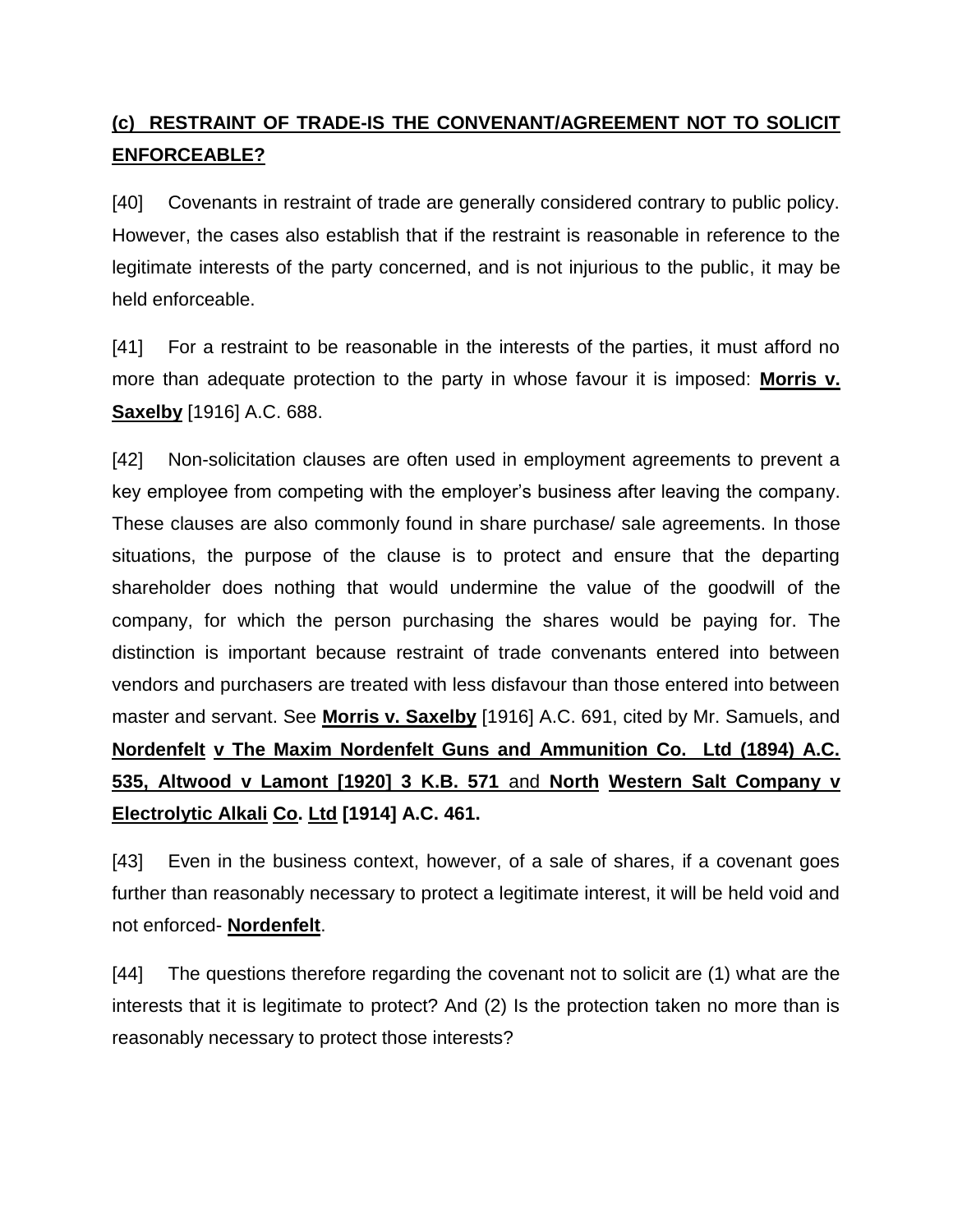[45] I do not find that there was any ordinary relationship of Master and Servant between Mr. Barnes and Allied. Mr. Barnes in his evidence stated that he considered himself at all times a part owner of Allied. In his witness statement, Mr. Williams indicated that when Allied was formed after the merger, a decision was taken by the Board of Directors, including Mr. Barnes, to keep directors' salaries at a minimum and at the end of each quarter depending on the profit realized, a director's fee would be paid out accordingly, thereby allowing for a more liquid cash flow.

[46] The interests that it seems legitimate to protect in this case appear to me to be that of a vendor-purchaser covenant between Mr. Barnes and Mr. Williams, with Mr. Barnes as Managing Director, rather than a Master-Servant restraint of trade covenant between Allied and Mr. Barnes. It is also to be noted that there is no claim by Allied against Mr. Barnes as a director or for any breach of fiduciary duties in that regard.

[47] Mr. Barnes was Managing Director for 9 years for Allied Protection Systems & Sales Limited, before it was merged with United Protection and Allied Protection Systems and Sales Limited to form Allied. At Allied, Mr. Barnes worked for another 9 years as Managing Director before he resigned in January 2011. In that capacity, he would have been exposed to Allied's customers and trade connections. He would have had confidential and sensitive information about Allied, for example, its customers, rates and charge strategies. More significantly, Mr. Barnes was a vendor of shares in Allied and in respect of the business of which he considered himself part-owner. These contracts that Allied had were very important in determining the value of the Company and were used by Mr. Barnes as a bench mark to arrive a sale price for this shares. Mr. Williams would therefore have a legitimate interest in wanting to protect and retain the clients of Allied and the non-solicitation term would no doubt be a reasonable way to achieve that protection.

[48] Indeed, Mr. Barnes was asked by Counsel, Mrs. Mayhew about the factors that were taken into consideration when the parties were trying to agree to a purchase price for his shares. Mr. Barnes indicated that he had a very good idea of what the value of the company was and consequently what the value of his shareholding would be. He further went on to say that in arriving at the purchase price, he would have taken the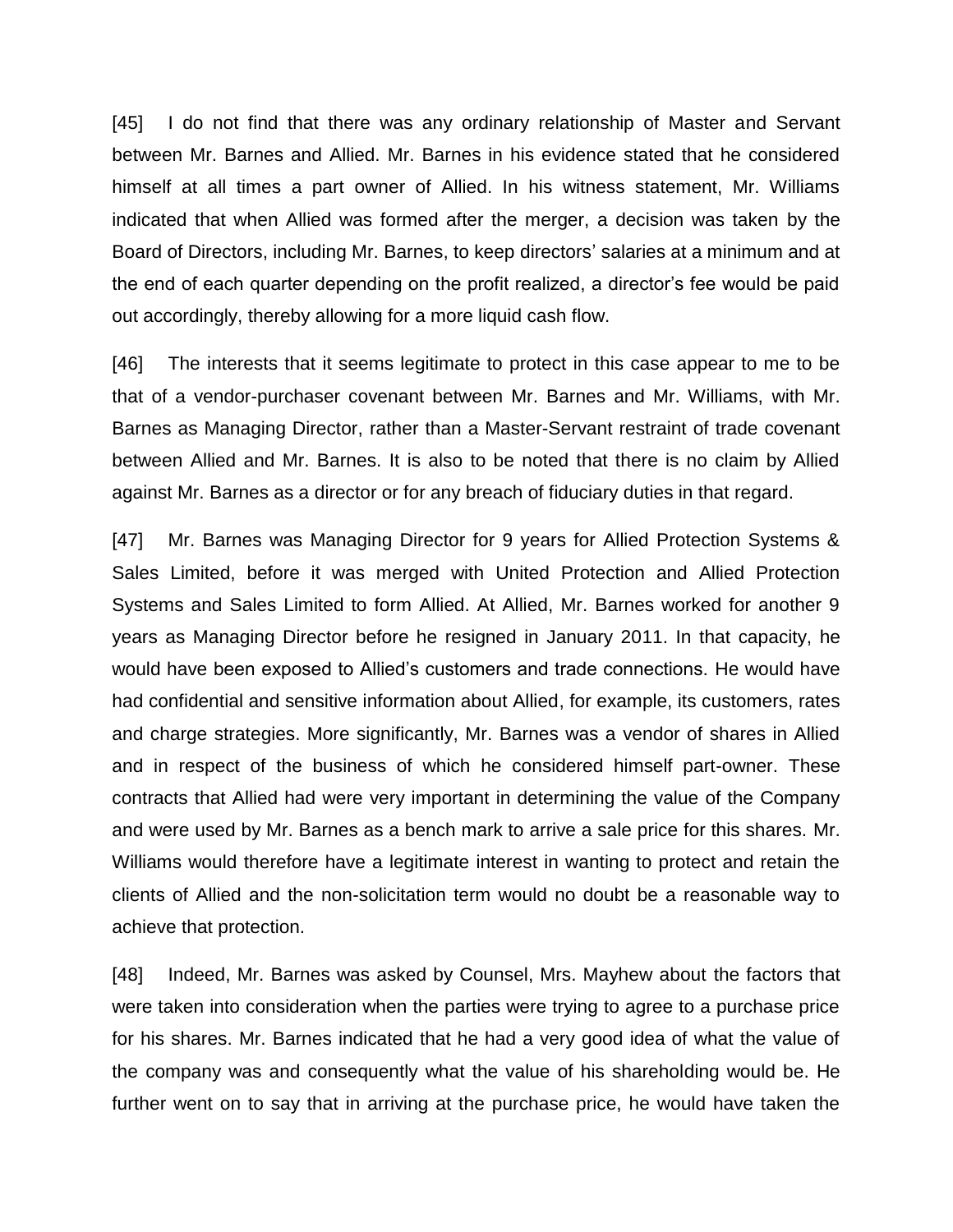quantity and quality of Allied's contracts into account, because ultimately the value of the company would be based on the number and quality of its contracts. Mrs. Mayhew's submitted in her closing submission, that on Mr. Barnes own evidence, there seems to be a nexus between the price paid for the shares and the contracts which the Company had. She submitted that it would be reasonable to conclude that the issue of the nonsolicitation of Allied's clients by Mr. Barnes would have been discussed between the two men and an agreement reached.

[49]] In *Alec Lobb Limited v Total Oil (Great Britain) Ltd [1985] 1 WLR 173 (CA*), the court pointed out that when the question of reasonableness is being looked at, the quantum of the consideration may be part of the overall assessment. The parties had agreed that the price to be paid for the shares is \$10,000,000.00. Mr. Williams in investing time and money in getting these shares would therefore want to capitalise on his investment, particularly in ensuring that nothing is done by the seller that would affect adversely the status quo of the company in which the shares are being sought. Lord McNaughten in *Trego v Hunt* [1895-1899] All E.R. Rep 804, which was cited by Mrs. Mayhew in her closing submissions, at page 814 reasoned that

> *"A man may not derogate from his own grant; the vendor is not at liberty to destroy or depreciate the thing which he has sold; there is an implied covenant on the sale of goodwill that the vendor does not solicit the customer he has parted with; it would be a fraud on the contract to do so. These, as it seems to me, are the different turns and glimpses of a proposition that I take to be elementary. It is not right to profess and to purport to sell that which you do not mean the purchaser to have; it is not an honest thing to pocket the price and then recapture the subject of sale, to decoy it away or call it back before the purchaser had time to attach it to himself and make it his very own".*

( my emphasis)

### **(d) Was it an implied term of the agreement relating to the sale of shares that Mr. Barnes would not solicit the clients of Allied?**

[50] The decision in **Trego v. Hunt** has been applied many times, and was referred to in the recent English Court of Appeal's decision in **Baldwins (Ashby) Ltd. v.**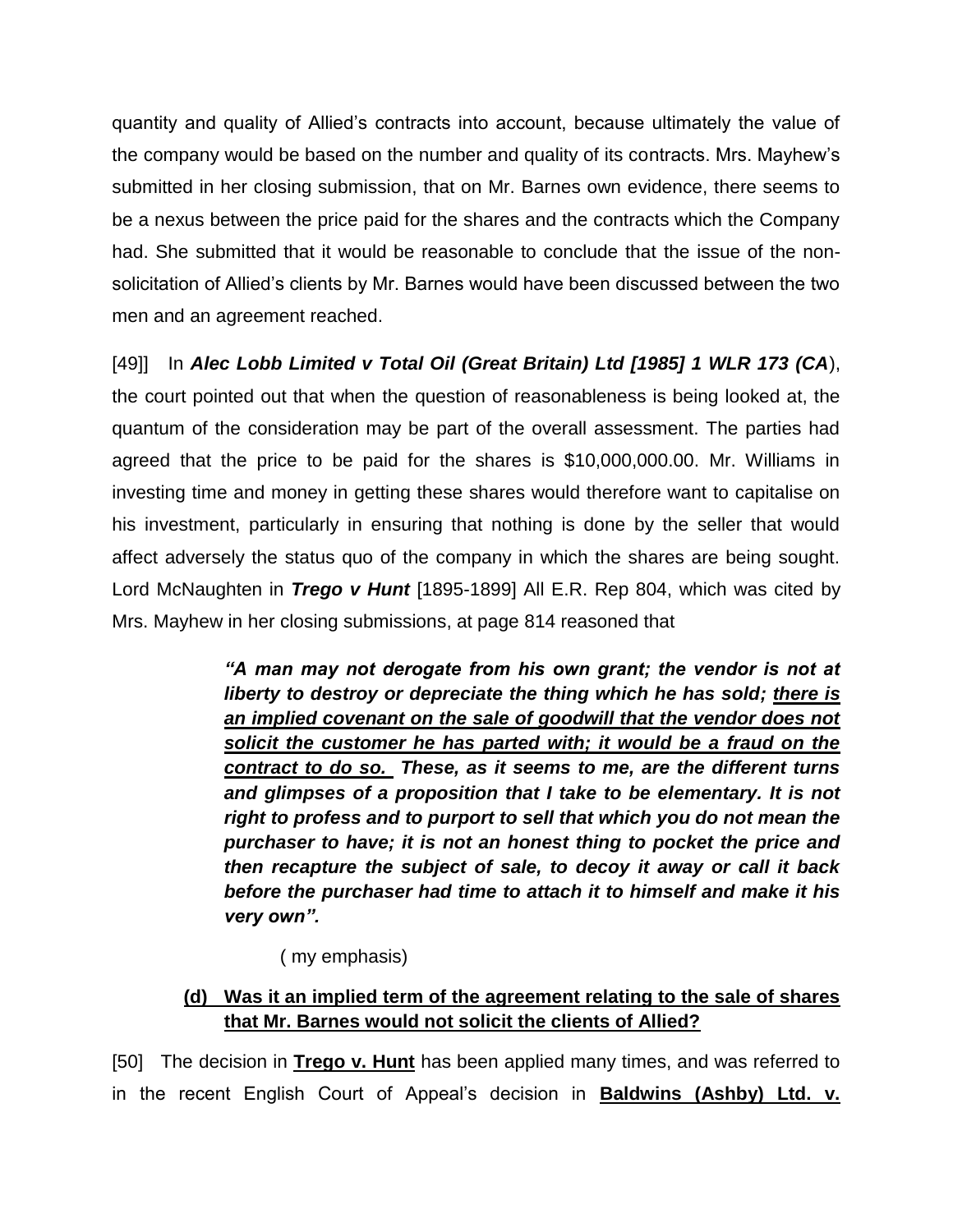**Maidstone** [2011] E.W.H.C. B12, cited by Mrs. Mayhew. The case establishes that whether there was or was not an express agreement by Mr. Barnes not to solicit Allied's clients, it would be an implied term of the agreement for the sale of his shares to Mr. Williams that he would not solicit Allied's clients within a reasonable period after the sale.

[51] It would seem that the principles apply whether it is the sale of shares in the whole business that is the subject of the agreement or whether it is a portion of the shares of the business, such as is the situation in the present case where Mr. Barnes as Managing Director was selling his not insignificant, 9% portion of the shares in Allied. See Halsbury's Laws of England,  $4<sup>th</sup>$  edition, Vol. 47 paragraph 24, footnote 1, **Nordenfelt** and **Connors Bros. v**. **Connors** [1940] 4 All. E.R. 179

[52] The particular non-solicitation term agreed to is not in my view unnecessarily wide. As Mrs. Mayhew points out in her written submissions, and as I have found, it did not limit Mr. Barnes ability to work in the security industry on leaving Allied. It also did not preclude him from setting up a rival company or seeking clients for himself. It was suitably limited in scope and time, in so far as it simply sought to restrict Mr. Barnes from soliciting the clients of Allied for a period of 12 months. It is therefore in my view enforceable. Even if there was no express agreement about the non-solicitation or the period of 12 months, as stated above, there would be an implied term not to solicit for a reasonable time and I think in the circumstances 12 months would appear to be a reasonable time. I should add, that even if I am wrong and that it is in fact a covenant in restraint of trade between Allied and Mr. Barnes as employer-employee, as well as, or instead of an agreement having to do with the sale of the shares, the term is reasonable in the interests of the parties and enforceable.

## **(e) Did Mr. Barnes breach the terms of the agreement by soliciting Allied's Clients?**

[53] Mrs. Mayhew in her submission provided the Webster's Dictionary definition of what "solicit" means. It was defined as "to make petition to; to approach with a request or plea, to urge (as one's cause) strongly; to entice or lure especially into evil; or to try to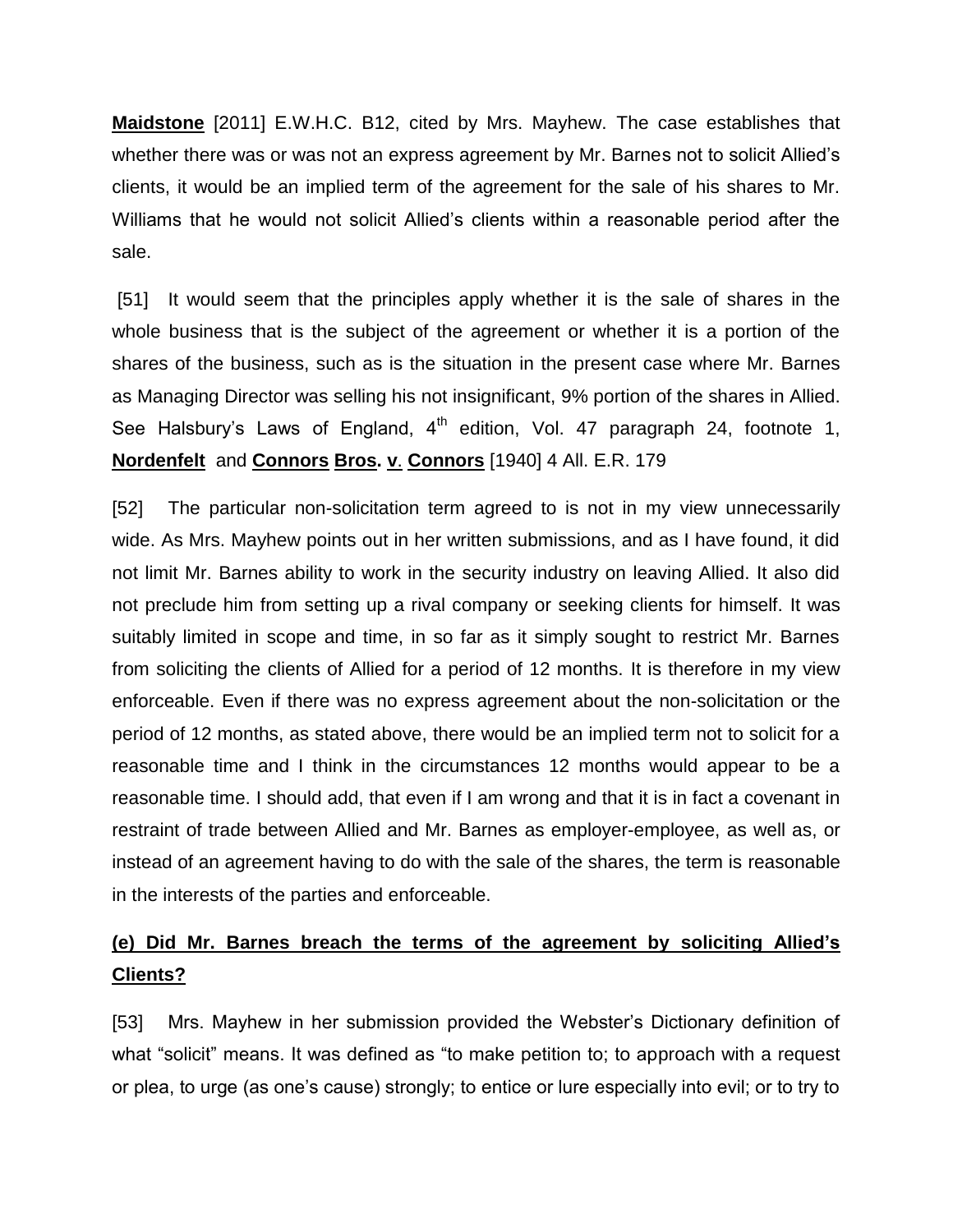obtain by usually urgent request or pleas." In the decision of *Baldwins (Ashby) Limited v. Maidstone*, after the Judge there reviewed the authorities, he reasoned that solicitation/soliciting must evince a specific purpose/intention and must involve some direct or targeted behaviour on the part of the person who it is being alleged is guilty of such conduct.

[54] Mr. Williams evidence is that shortly after Mr. Barnes left the company, he started receiving calls from several clients, including long standing ones enquiring whether Allied was going out of business. According to Mr. Williams, these clients informed him that the reason for their concern was that Mr. Barnes was requesting them to give to him their contracts as he was joining his brother's company. None of these representatives to whom Mr. Williams referred were called to give evidence or provided a witness statement which supports these allegations. According to Mr. Williams notwithstanding his attempts to reassure these clients, in the ensuing months, several contracts were lost to Securi Pro Limited. Although several paragraphs or portions of Mr. Williams' witness statement were struck out by consent, paragraph 31 where these matters were stated was not. However, these are obviously hearsay statements that relate to critical aspects of Allied's case, and I attach no weight to them. There was no explanation or reason given as to why none of the alleged clients or security guards were called to give evidence on the matters alleged.

[55] Mr. Williams indicated that Allied received several letters in which Clients terminated their services. Mr. Williams evidence was that some of the clients who terminated their services, they had no issues with them prior to their services, so their termination came as a surprise. Again Mr. Williams attributed this to the actions of Mr. Barnes. This was confirmed by Mr. Hartman Fletcher, a very candid witness, who indicated that in the zone in which he had supervisory control, several contracts were lost to Securi Pro Limited.

[57] According to Mr. Fletcher, in the security industry, when one Security Company is to taken over from another Security Company, there is what is called a handing over process. His evidence was that, on several occasions in which there was a handing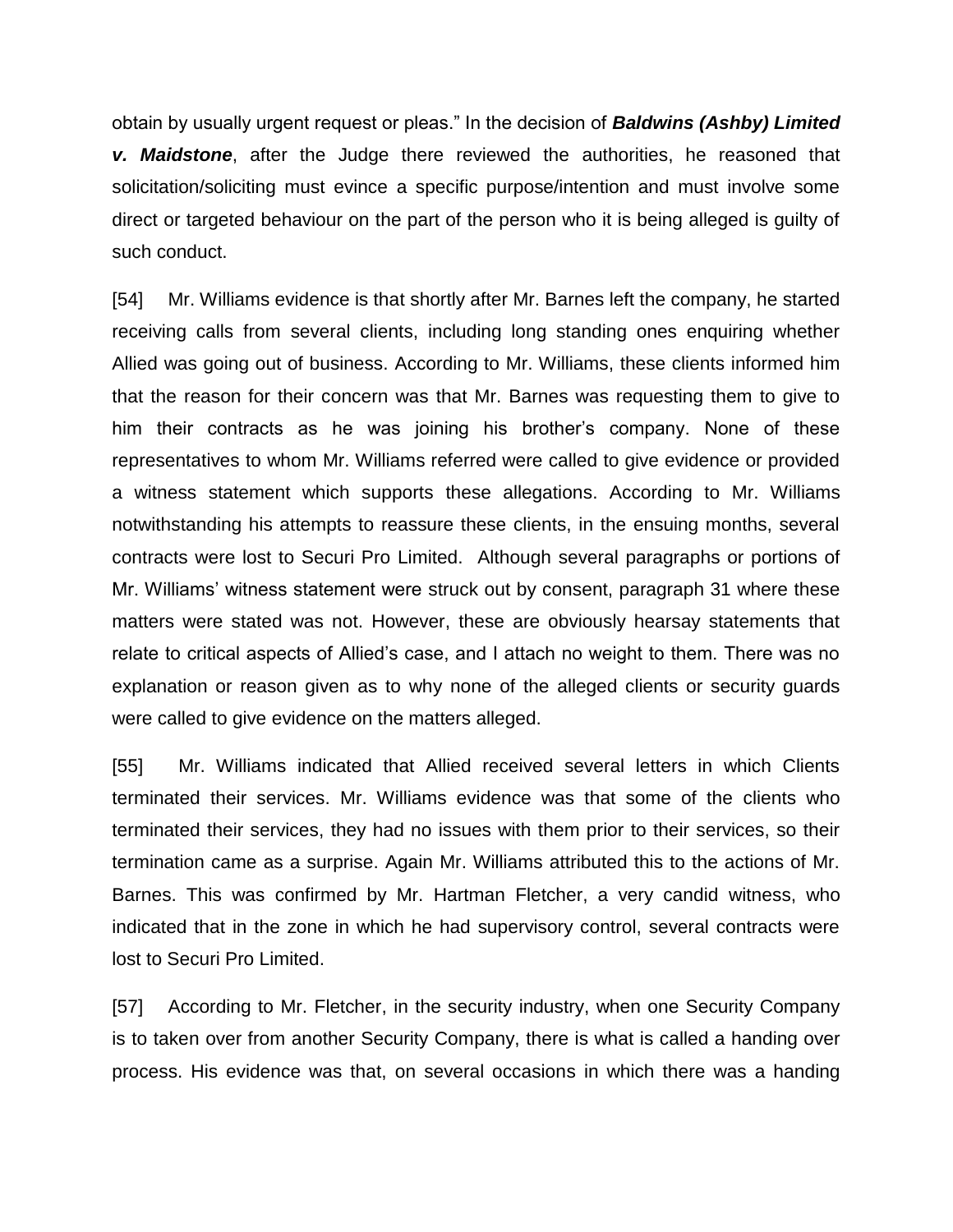over procedure to Securi Pro, Mr. Barnes and another ex-employee of Allied, Mr. Eugene Marshall was on site for the process.

[57] Testimony was also given by Mr. Williams of an encounter between himself and Mr. Barnes while at Salada Food Offices, a client of Allied. Mr. Williams said that he and Mr. Barnes got into a heated exchange about Mr. Barnes being there.

[58] Mr. Williams alleges too that Mr. Barnes tried to encourage persons in senior positions to leave Allied and join him at Securi Pro, which he described as an indirect attempt at destroying Allied's trade connections. He referred to Mr. Eugene Marshall as being one such person who left Allied and joined Mr. Barnes at Securi Pro. In his evidence Mr. Williams also said that he was aware that Mr. Barnes approached Mr. Fletcher to leave Allied and join him at Securi Pro, but Mr. Fletcher refused. However strangely, this was neither raised nor confirmed first-hand when Mr. Fletcher gave his oral evidence and despite Mr. Fletcher having been summoned to Court to give evidence on behalf of Allied. Whilst I appreciate the sensitivities of the situation, I have to act on the evidence and thus I attach no weight to this hearsay, self-serving assertion by Mr. Williams.

[59] Mr. Williams in his evidence outlined that in the security industry, there are some clients who do not wish for their guards to be rotated and so if the guards were to switch to another company, it is likely that the contract with Allied would be at risk. Mr. Williams indicated that Mr. Barnes tried to encourage the guards to switch to Securi Pro, which amounted to an attempt by him to indirectly try to solicit Allied's clients.

[60] It does appear suspicious and coincidental that on Mr. Barnes leaving Allied and thereafter becoming affiliated with Securi Pro, several contracts were lost by Allied to Securi Pro. It is Mr. Williams' case that Mr. Barnes had something to do with this. However, I am not satisfied that on a balance of probabilities, Mr. Williams has established that the loss of clients to Securi Pro was consequent on Mr. Barnes direct or indirect involvement. Mr. Fletcher in his evidence indicated that the nature of the security business is such that from time to time you lose and gain assignments. He said that whilst there must be a reason for everything, sometimes you are not made aware or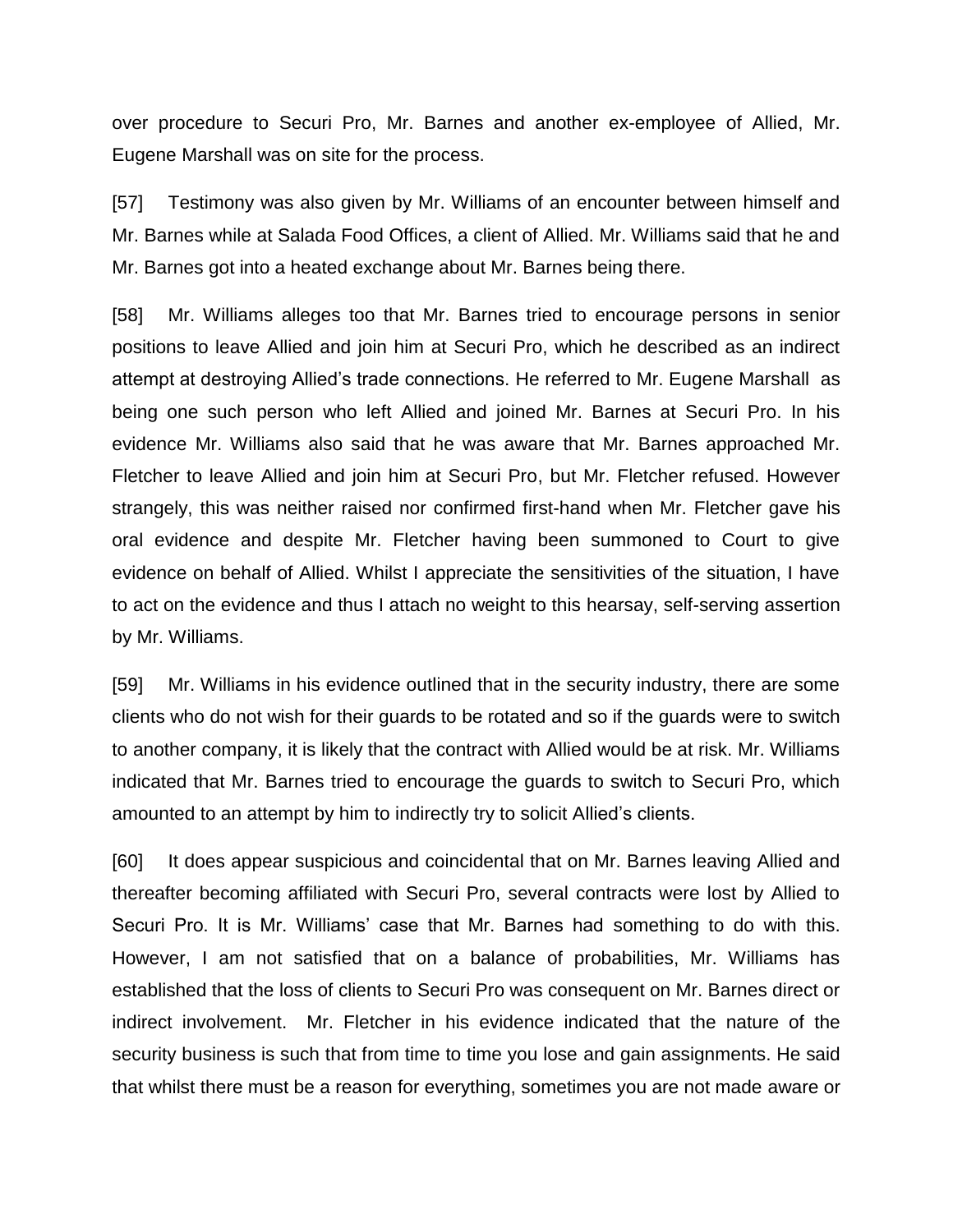privy to the reason as to why a contract/client was lost. Mr. Fletcher also indicated that security guards do leave security companies and go to others, as to why they did so; he indicated that he was unable to give a specific reason.

[61] From the cases, solicitation involves both intent and conduct. Mr. Williams has not offered any evidence which demonstrates that Mr. Barnes actually made attempts or actually enticed the clients of Allied. Those persons that were said to have been approached by Mr. Barnes, no witness statements or other evidence was offered to support this contention. Both Mr. Fletcher and Mr. Williams seem to agree that Mr. Barnes enjoys a respectable position in the security industry and clearly he must have, if Mr. Williams had him serving as Managing Director for close to 18 years. Mr. Barnes in his own statement indicated that on him leaving Ranger Security to join what was then Allied Protection Systems and Services Limited, several clients who engaged the services of Ranger, on his departure, terminated their services with Ranger and employed that of Allied Protection. It is interesting to note that some of these same clients, who left Ranger to join Allied Protection Systems, were the same clients that left Allied to join Securi Pro where Mr. Barnes now is. Mr. Barnes clearly had a following that was willing to move with him, wherever he went. The fact that Mr. Barnes left Allied and went to Securi Pro cannot be seen as an attempt by him to siphon off Allied's clients without more. As regards the leaving of guards to go and work with Securi Pro, it was Mr. Fletcher's evidence in cross-examination that although he saw a guard who formerly worked for Allied at the handing over exercise from Allied to Securi Pro in relation to Edgechem, and that guard remained on duty after Allied had handed over, he cannot say what was the reason why the guard left Allied or joined Securi Pro. I do not find anything in the evidence to suggest that Mr. Barnes approached overtly or covertly, any of the persons who left Allied and join Securi Pro, consequently I cannot find that Mr. Barnes was guilty of soliciting Allied's clients. I note also that whereas in **Baldwins** ( paragraph 57) the Court heard evidence that the Claimant was losing clients to the rival company after the defendant had joined that company, and which had almost never happened before, I cannot trace any evidence that Allied had not lost contracts to Securi Pro before, or that it had lost to a noticeably lower degree. In addition, as set out in Counsels' Closing Submissions on behalf of Mr. Barnes, after Mr. Barnes left, Allied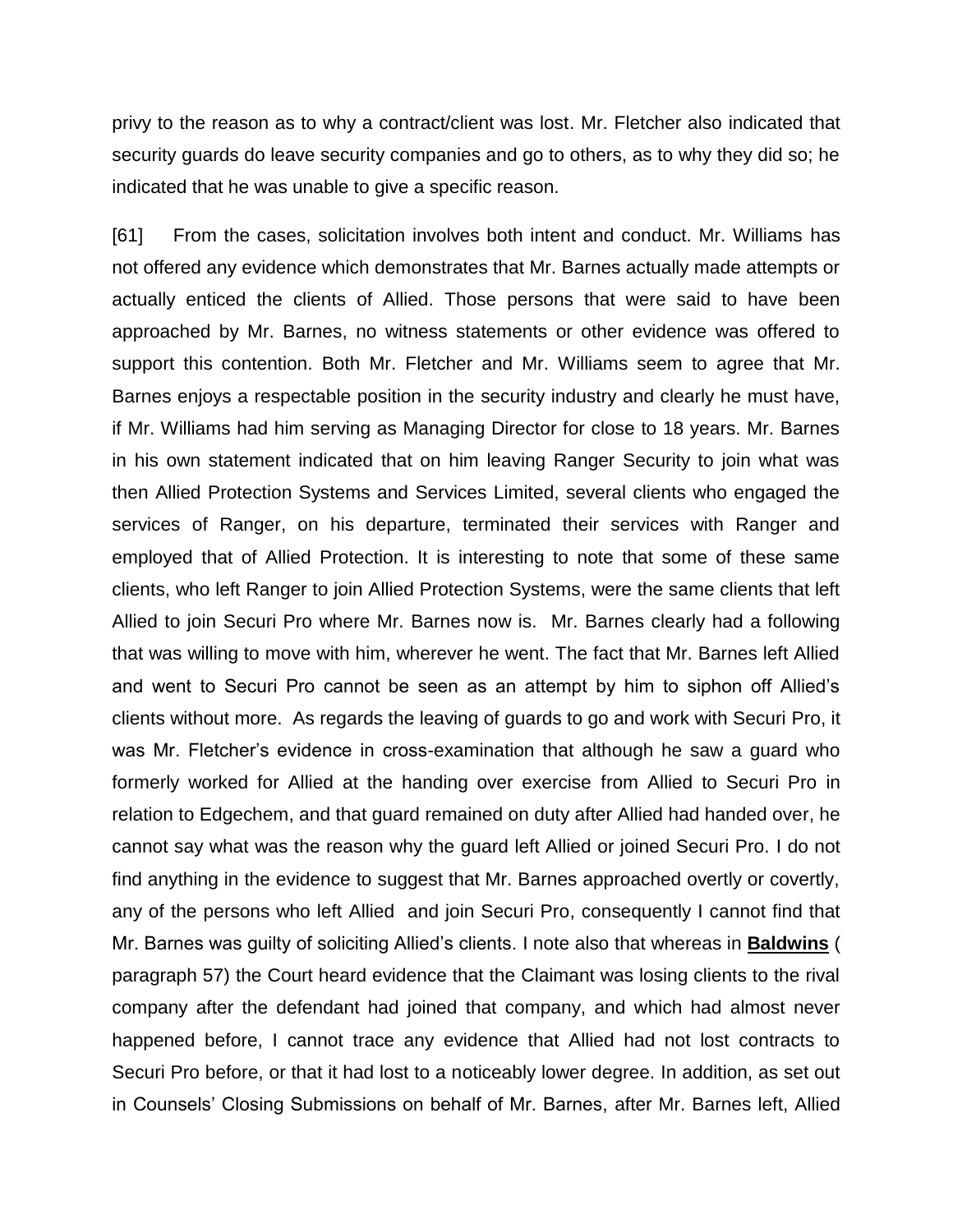lost a number of contracts and over ten went to other security companies apart from Securi Pro.

[62] The critical importance of calling witnesses such as the actual clients, or producing evidence from which it can reasonably be inferred that there was an intention to target and solicit clients is made manifest in **Baldwin v. Maidstone**. In that case there was substantial written documentation and emails for the Court to look at and assess in deciding where the truth lay. The claim there was for damages for breach of a covenant of a share sale agreement whereby the defendant sold his accountancy business to the claimants for approximately one million pounds sterling. The claimant alleged that the defendant breached a three year covenant in the agreement protecting the goodwill in the company by "canvassing, soliciting or endeavouring to entice away" his former clients to a firm where he commenced employment within the three year period. At paragraph 3 of the judgment, Judge Simon Brown Q.C. states:

> *3. The Defendant accepts that a few of his former clients followed him to Charnwoods, where he legitimately commenced practising, but strenuously denies that he 'canvassed, solicited or enticed' them away. He, and indeed they, contend that it was their own independent decisions to move their custom for the various reasons given by them in their witness evidence, as summarised in the Defendant's closing notes which have been duly taken into account as part of the following judicial forensic analysis of the evidence.*

[63] Then at paragraphs 15 and 16, 21, 23-26, 62-64, and 66 of this most instructive judgment, the learned judge states the following:

> *15. As stated by Lord Hershell in Trego v. Hunt [supra] on page 20: " It must be treated as settled that whenever the goodwill of a business is sold the vendor does not, by reason only of that sale, come under a restriction not to carry on a competing business." Hence, in the instant case the Defendant was perfectly entitled to compete for business with the claimants in the area and to undertake*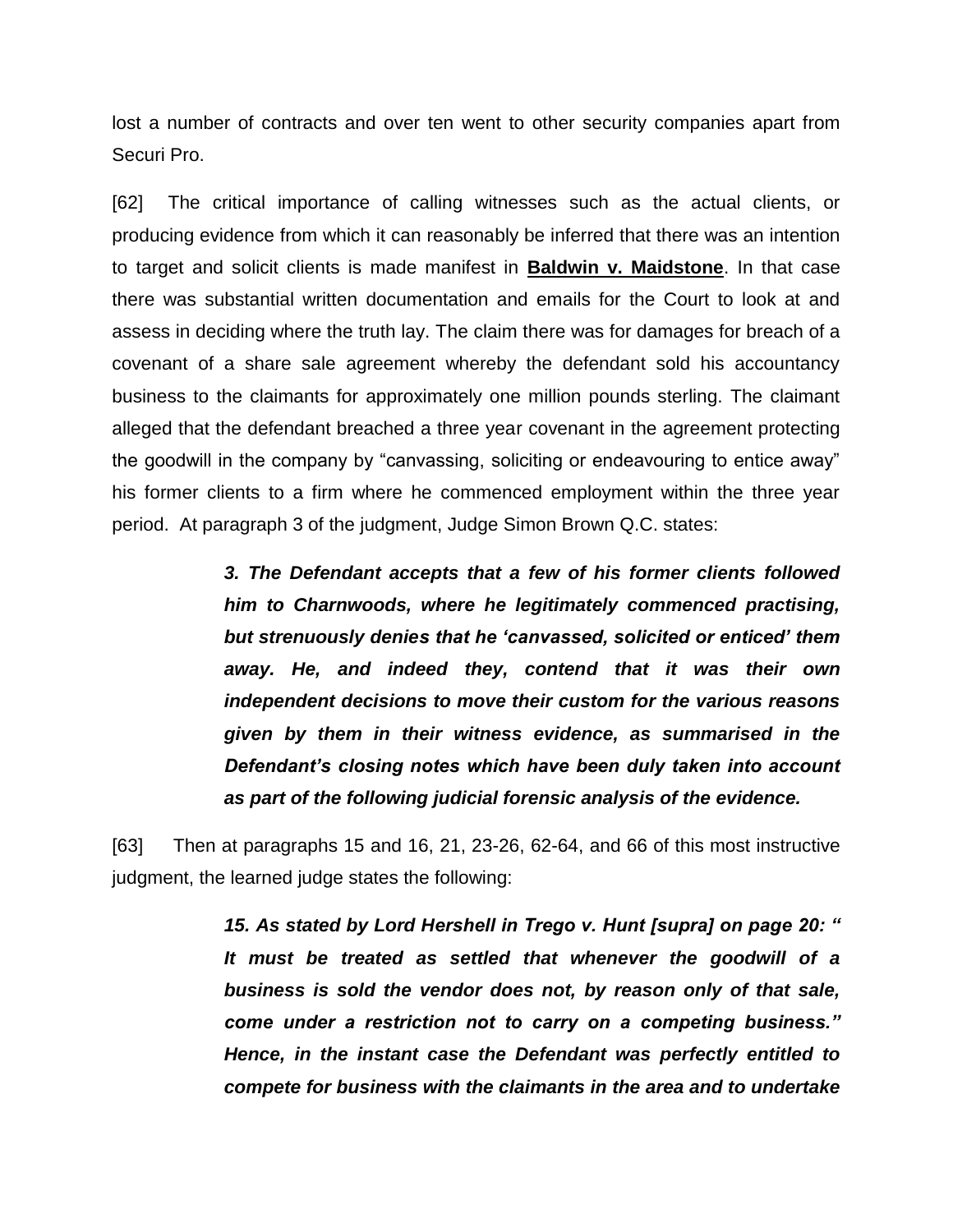*work for his previous clients if they solicited him to do so without his importuning them.*

*16. However, the express terms of the clause prohibit him from "soliciting" them. ...*

*.....*

21. In Equico Equipment Finance Ltd. vv. Enright Employment *Relations Authority, the Member of the Authority usefully rehearsed Sweeney and English law about the meaning of "solicitation" (and "enticement away") in this context up to that point:*

*.....*

*"[31] It matters not who initiates the contact. The question of whether solicitation occurs depends upon the substance of what passes between parties once they are in contact with each other. There is solicitation of a client by a former employee if the former employee in substance conveys the message that the former employee is willing to deal with the client and, by whatever means, encourages the client to do so. [32] In my view "canvass" is synonymous with soliciting. Both words involve an approach to customers with a view to appropriating the customer's business or custom. I consider a degree of "influence" is required. There must be an active component and a positive intention."* 

*.....*

*23. As described in Employee Competition (2nd Edition), para. 5.255, questions posed such as these are instructive: " Does the conduct evidence a specific purpose and intention to obtain orders from customers? Where it is his contact initiative with a customer, does he do something more than merely inform the customer of his departure?"*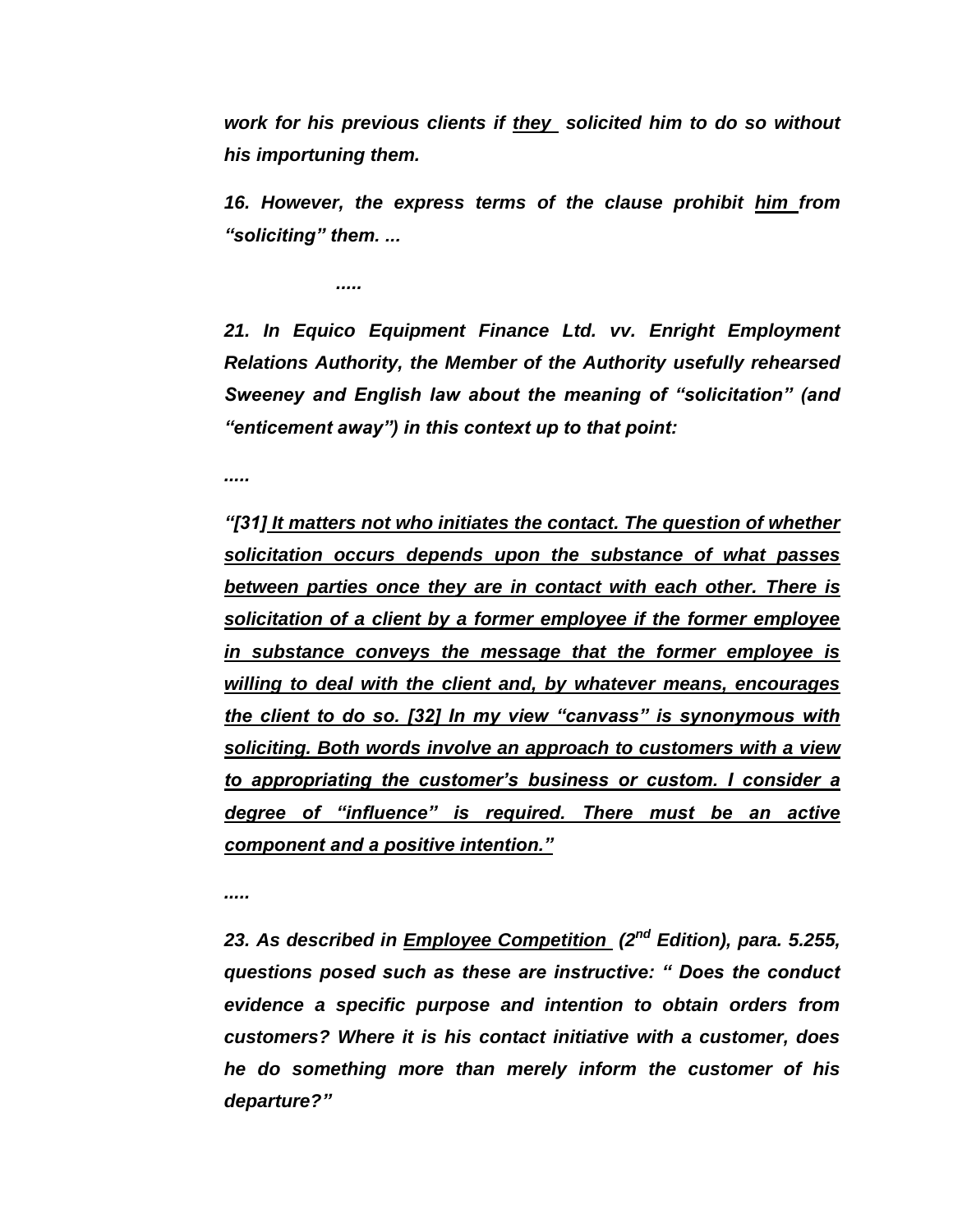*24. Restrictive Covenants under Common and Competition Law (6th edition), paragraph 3.4.1, the customer approach "must involve some direct or targeted behaviour."*

*25. These different wordings chime with the authoritative specific and direct appeal test in Trego v. Hunt.*

*26. Therefore a general advertisement to the world about availability of custom at a new firm or a specific notification to a client of departure from one firm to another does not cross the borderline; any activity or behaviour beyond would.*

......

*62. This factual background in the context of my finding as to the intentions of the Defendant and Charmswood tends to infer that some soliciting of custom was being undertaken, although it is quite understandable that clients would want to follow their trusted tax accountant. The onus here is upon the Claimant to prove that the customer approach involved "some direct and targeted behaviour by Mr. Maidstone.* 

*63. Obviously, the Claimant was not privy to any of this being deliberately kept in the dark about client dealings by Mr. Maidstone. I have already found Mr. Maidstone not to be a witness of truth as to his intentions and view his evidence upon what he actually did with the gravest of suspicion. He is therefore at best an unreliable witness and in that regard I have found Mr. Barnett too is unreliable, particularly as his firm had a strong motivation of gain and was not bound by the clause as Mr. Maidstone was.*

*64 Therefore I hoped to rely upon the objective evidence of the clients themselves to provide the answers as to whether or not they had been solicited by Mr. Maidstone to move from Baldwins.*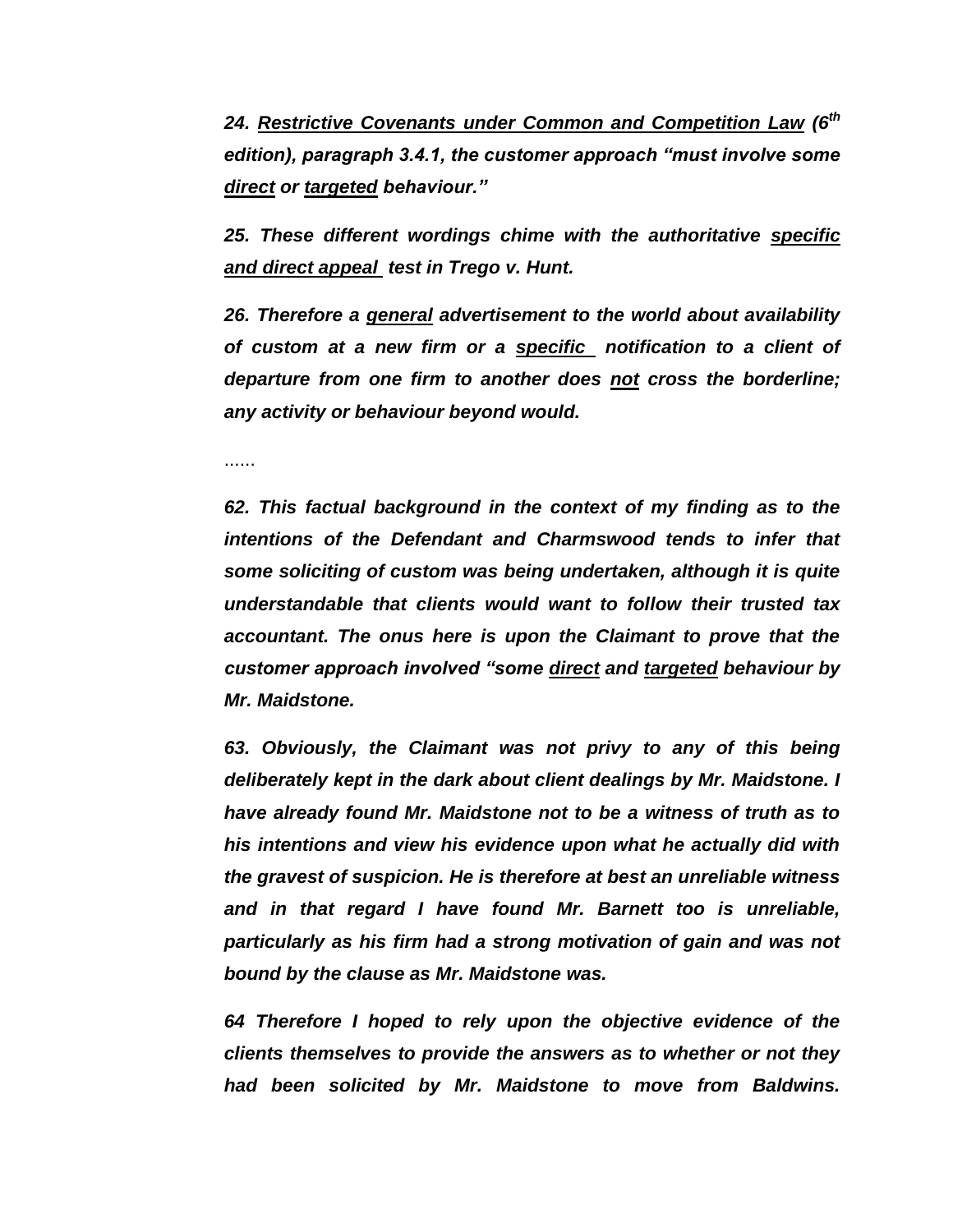*However, my confidence in doing this was eroded by Mr. Maidstone's personal involvement in orchestrating the production of their witness statements when such evidence is supposed to be in the witnesses own words and production normally undertaken by solicitor acting on behalf of the party producing the witness and as officers of the court. (Practice Direction 32-Evidence). It also emerged that he had involvement in the composition of some of their correspondence.*

*...........*

*66. In my judgment, this manipulative behaviour on the part of Mr. Maidstone was reprehensible and it casts grave doubts upon his case and the reliability of the demonstrably partisan witnesses he brought to court to support it. Where nothing can be directly proved by the Claimant because it was not privy to dealings between the Defendant, Charnwoods and these witnesses as clients, adverse inferences are entitled to be drawn and the court duly does so hereafter in evaluating his evidence and of the witnesses he brought to court to support his case in.*

[64] In the instant case, Allied and Mr. Williams have not provided a sufficient evidential basis upon which I could draw adverse inferences against Mr. Barnes that Mr. Barnes solicited the clients of Allied. Nor have I found him to be an unreliable witness, exhibiting reprehensible behaviour, such that I could accept that where Mr. Williams was not privy to contact situations between Allied's clients and Mr. Barnes, I could draw adverse inferences that Mr. Barnes was soliciting in these dealings. The fact that Mr. Barnes was seen by Mr. Williams at Salada Foods does not prove solicitation. At most it proves contact. There is no proof of any direct and targeted behaviour on the part of Mr. Barnes to solicit Salada, who in any event did not switch over to Securi Pro. The same reasoning applies in relation to the guard at Edgechem who left and went to work with Securipro. Former clients were free to take their business to where Mr. Barnes now worked so long as it was not Mr. Barnes who solicited them.